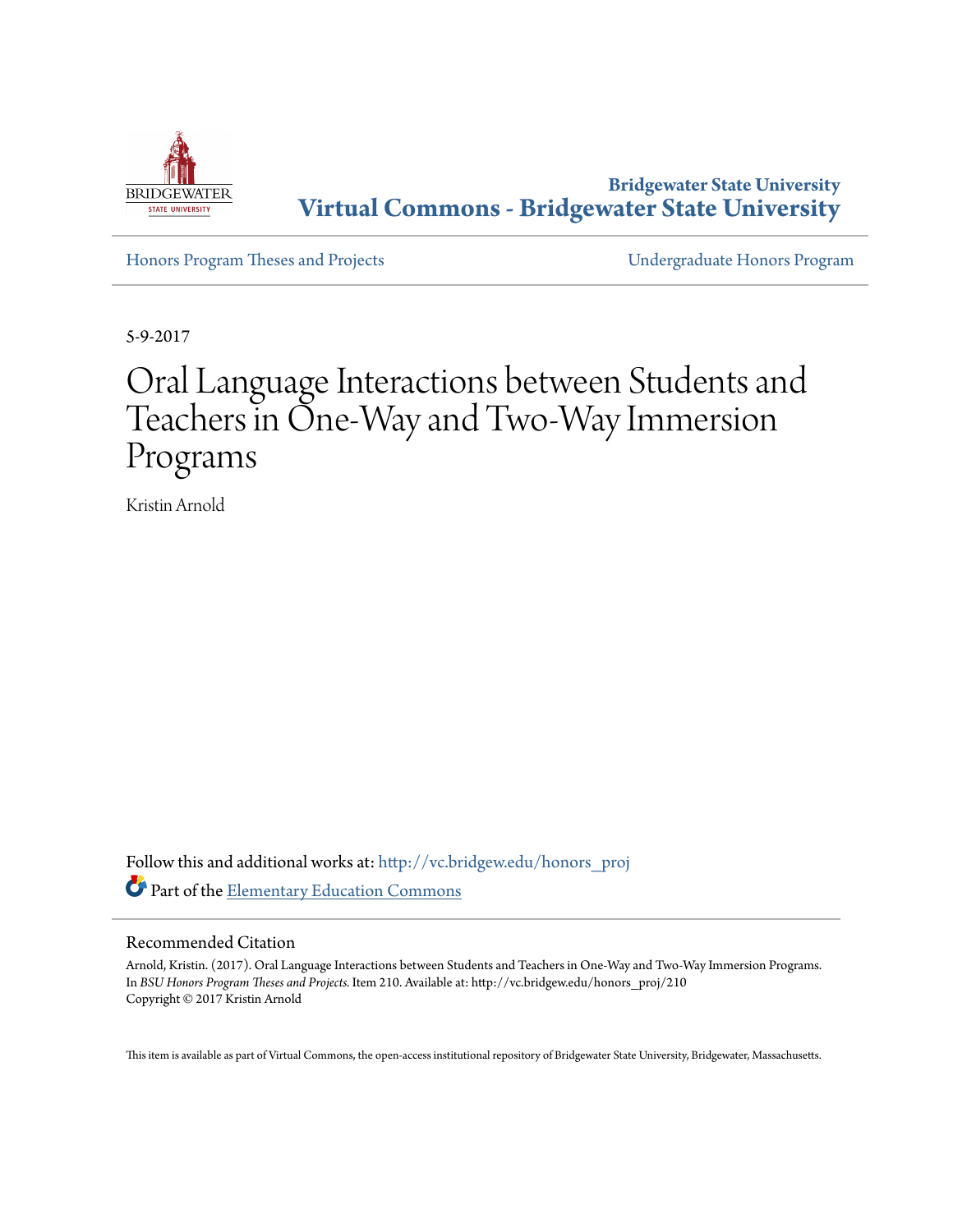Oral Language Interactions between Students and Teachers in One-Way and Two-Way Immersion Programs

Kristin Arnold

Submitted in Partial Completion of the Requirements for Commonwealth Interdisciplinary Honors in Elementary Education and Spanish

Bridgewater State University

May 9, 2017

 Dr. Jenn Manak, Thesis Mentor Dr. Ryan LaBrozzi, Thesis Mentor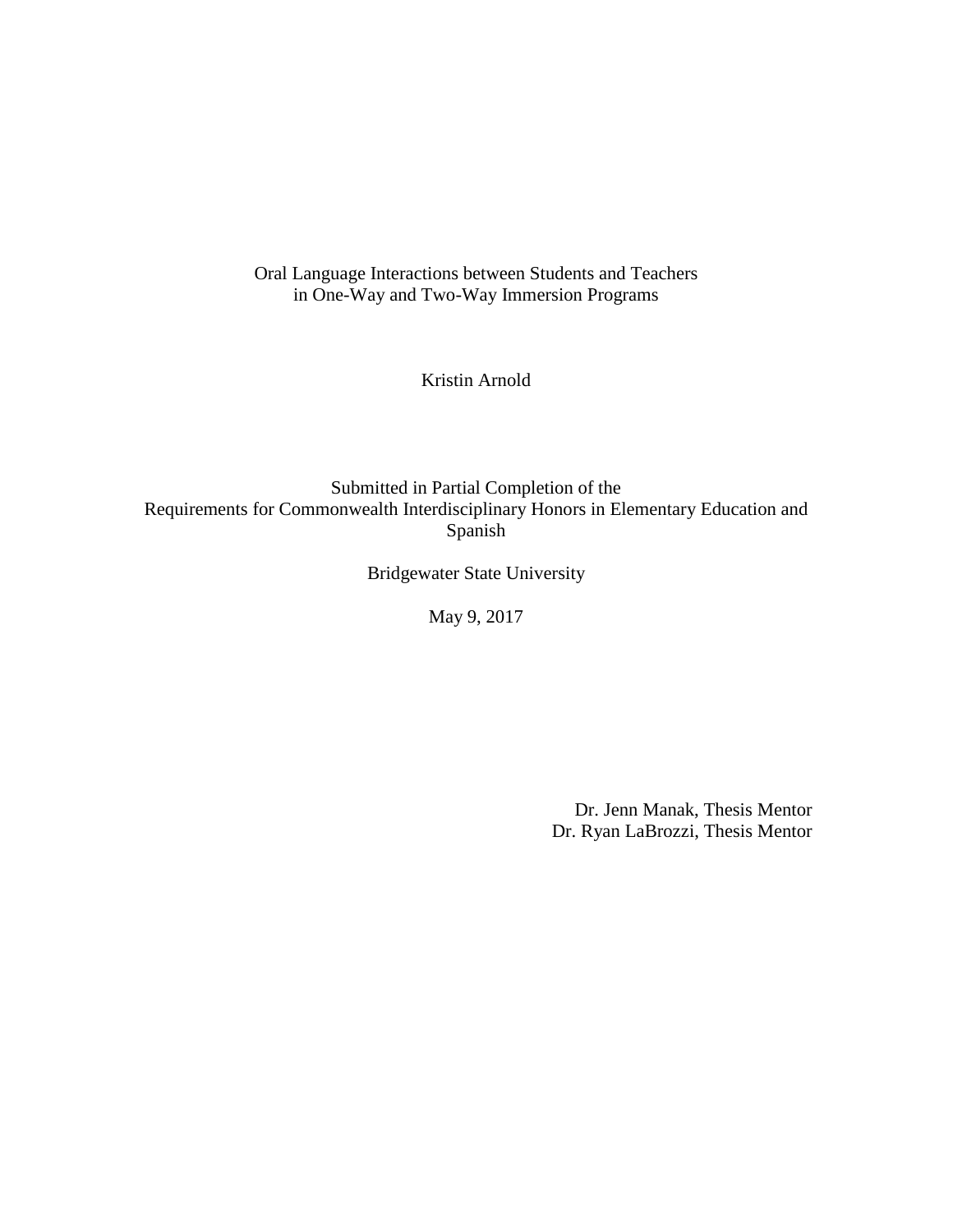### Introduction

Language immersion programs are implemented as a way to teach a second language (L2) to students of a majority language (L1) in a classroom environment in which the L2 is used to teach curriculum content. Immersion programs are found worldwide, and the language in which students are immersed depends on a number of factors, including the location and the diversity of each country. In addition, the age at which students begin to learn a L2 is important; elementary ages are optimal for acquiring a second language due to the cognitive flexibility of the brain at this age (Meisel, 2011). In the United States, however, this skill is often postponed until the adolescent years. Worldwide, there is an increasing importance for the learning and use of multiple languages and thus there is an increased need for bilingual education that leads to competent bilingual speakers.

The norm of the majority of the world is bilingualism and even multilingualism, (Vince, 2016). As our society grows increasingly diverse and globalization reaches unprecedented heights, the United States' population needs to gain a better understanding of its role in the global society. Knowledge of multiple languages not only helps our society to communicate in the global marketplace, but it also assists us in better understanding various cultures. The most effective way to assume this role is to promote bilingual education (Christian, 1994). Bilingual education in schools can be expensive, and many believe that a focus on foreign language education will distract students from the purported more important subjects such as mathematics, science, history, and English. However, language immersion programs are the least expensive models of bilingual education, and research shows that bilingual students may even outperform monolingual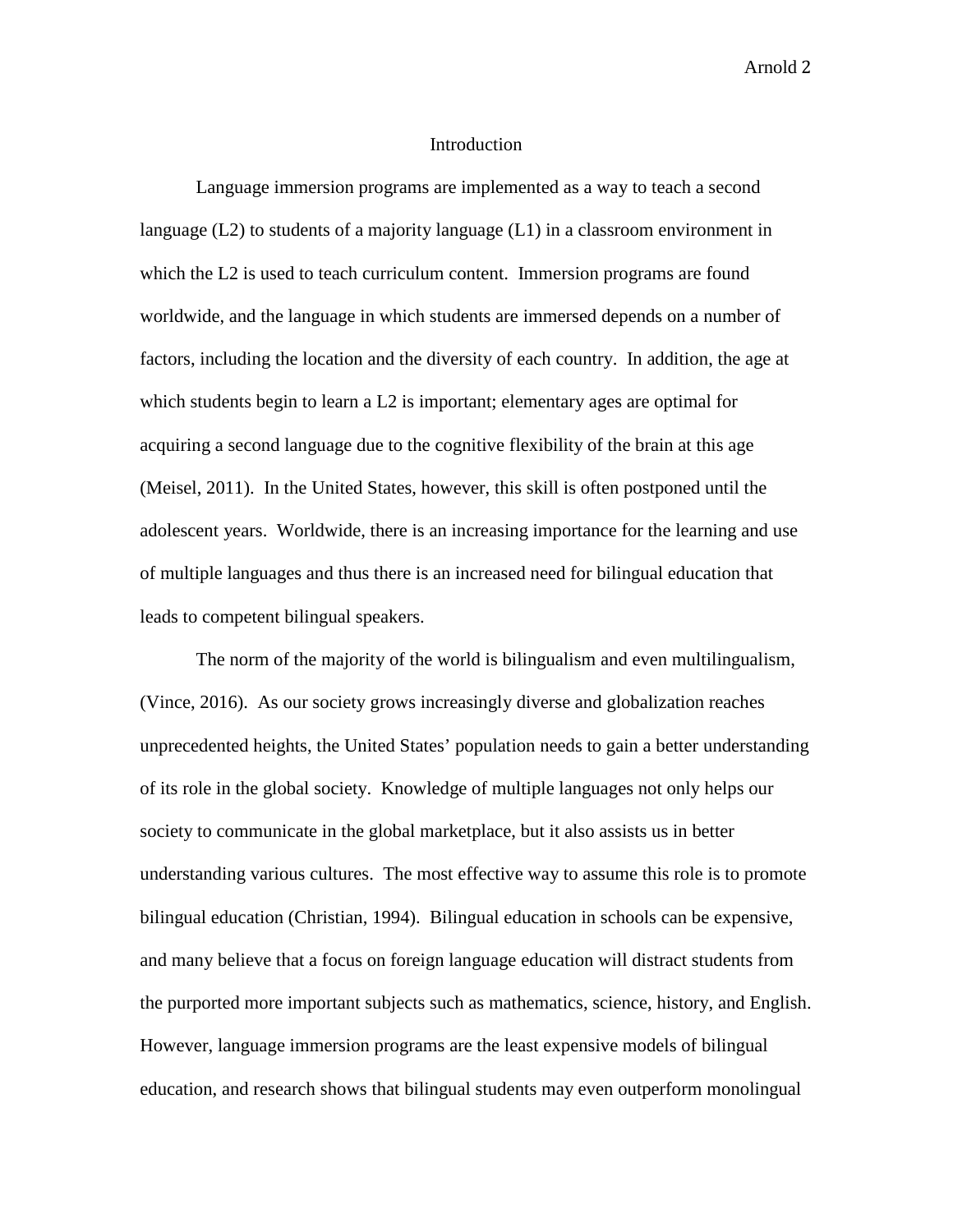students in all areas of study (Met, 2008). Bilingual education is spreading throughout schools in our country, but the support of these programs must increase substantially in order to keep up with the growing diversity of our society.

## Language Immersion Models

As of 2011, there were 488 language immersion programs in U.S. schools with varying levels and programs of immersion (Directory of Foreign Language Immersion Programs). There are two different approaches to language immersion. The first is oneway immersion, in which students of the country's majority language, or L1, are taught content and literacy through instruction in an L2. The second approach to language immersion is known as dual language immersion or two-way immersion. This is a program in which literacy and academic content are taught to L1 and L2 students through an integrated instruction of both languages. Both models of language immersion have been studied extensively, but less so in comparison to one another in regards to the language usage of students in both contexts.

One-way immersion programs seek to enrich students with an intercultural appreciation by teaching an L2 while simultaneously promoting academic achievement. In this immersion approach, students learn all content material in their L2, and teachers encourage the use of the L2 with peers (Collier & Thomas, 2004). Previous research on one-way immersion focuses on the varied use of a choice language in different contexts. In a setting in which the L2 was Spanish, students were more likely to speak in the L2 during teacher prompted activities and were less inclined to do so in social contexts (Ballinger & Lyster, 2011).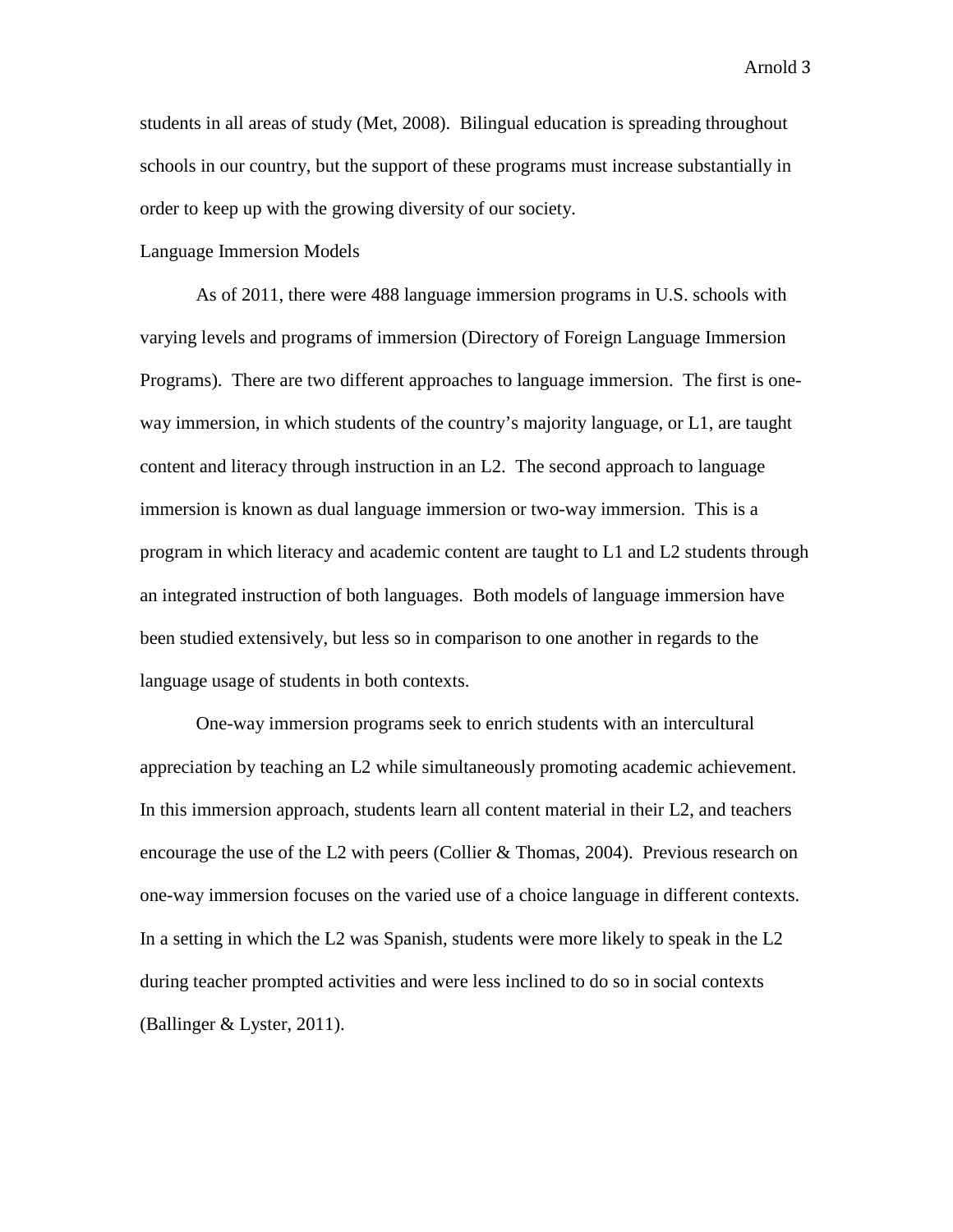In comparison, two-way immersion programs aim to integrate the languages of two groups of students by means of equal instruction in both the L1 and the L2. This language immersion environment seeks to promote bilingualism for both groups of students, which is enhanced by the diverse linguistic backgrounds of the integrated students (Hollingsworth, 2013). Previous research has shown that having students of both languages together increases the motivation to learn and speak the L2. In many cases, no matter the L1 of the students, English seems to be the language of choice in non-teacher centered activities, with the L2 used exclusively for task-related purposes or communication with the teacher (Ballinger & Lyster, 2011).

Various studies (Ballinger & Lyster, 2011; Broner, 2001; Heitzman, 1994; Potowski, 2004) have examined oral language usage in different contexts; however, they do not directly compare the differences in language use between one- and two-way language immersion programs. Heitzman (1994) studied one-way immersion models and found that fifth and sixth graders of a one-way Spanish immersion program used Spanish primarily when conversing with teachers and with peers while completing academic tasks, and spoke English in more social contexts. This study, however, is limited by its small sample size of eight students and the narrow range of grade levels. Broner (2000), with an even smaller sample size of only three fifth graders in a one-way Spanish immersion program, confirms observations by Heitzman (1994) of increased Spanish usage by students when interacting with teachers and other adults and decreased Spanish usage with peers.

In a two-way immersion program, Potowski (2004) examined language use of four students in a fifth grade classroom and found no correlation between a student's L1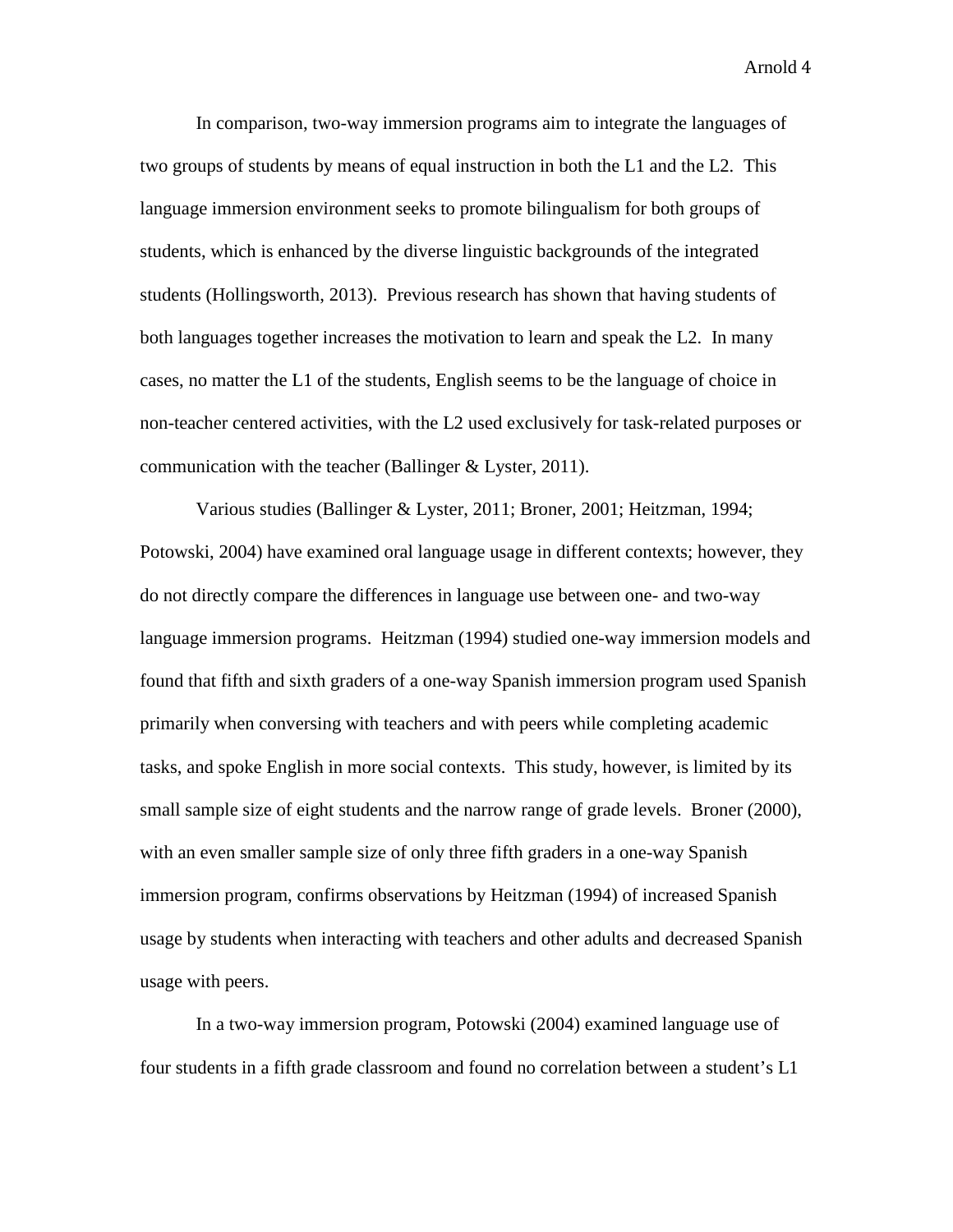and the amount of Spanish spoken in the classroom. Ballinger and Lyster (2011) had contrasting results. With a greater sample size including students and teachers from grades one, three, and eight, it was concluded that although there was an overall preference for English, students with Spanish as their L1 spoke Spanish more frequently with both teachers and peers.

The current study seeks to compare one-way and two-way immersion programs to identify the following: the language of choice among students interacting with teachers and students interacting with each other in one-way and two-way Spanish immersion classrooms, the different situational contexts in which Spanish and English are spoken, and the ways in which teachers encourage and support students to speak the L2. This research is significant because it will help to inform the discussion in the field of education in the United States about language immersion and the ways in which it can enhance L2 learning and our society as a whole.

## School Contexts

This qualitative, naturalistic study was conducted in a combination of classrooms ranging from kindergarten to fifth grade at two separate elementary schools in Massachusetts with one-way or two-way Spanish immersion programs. One of the elementary schools had a one-way Spanish immersion program in a small, suburban setting in which all students and teachers were native English speakers. At this school, language immersion classrooms were present along with general education classrooms. There was one Spanish immersion classroom per grade level, so students moved throughout grade levels together. According to one third grade teacher, this created a great sense of community within the classroom but it did isolate the students from the rest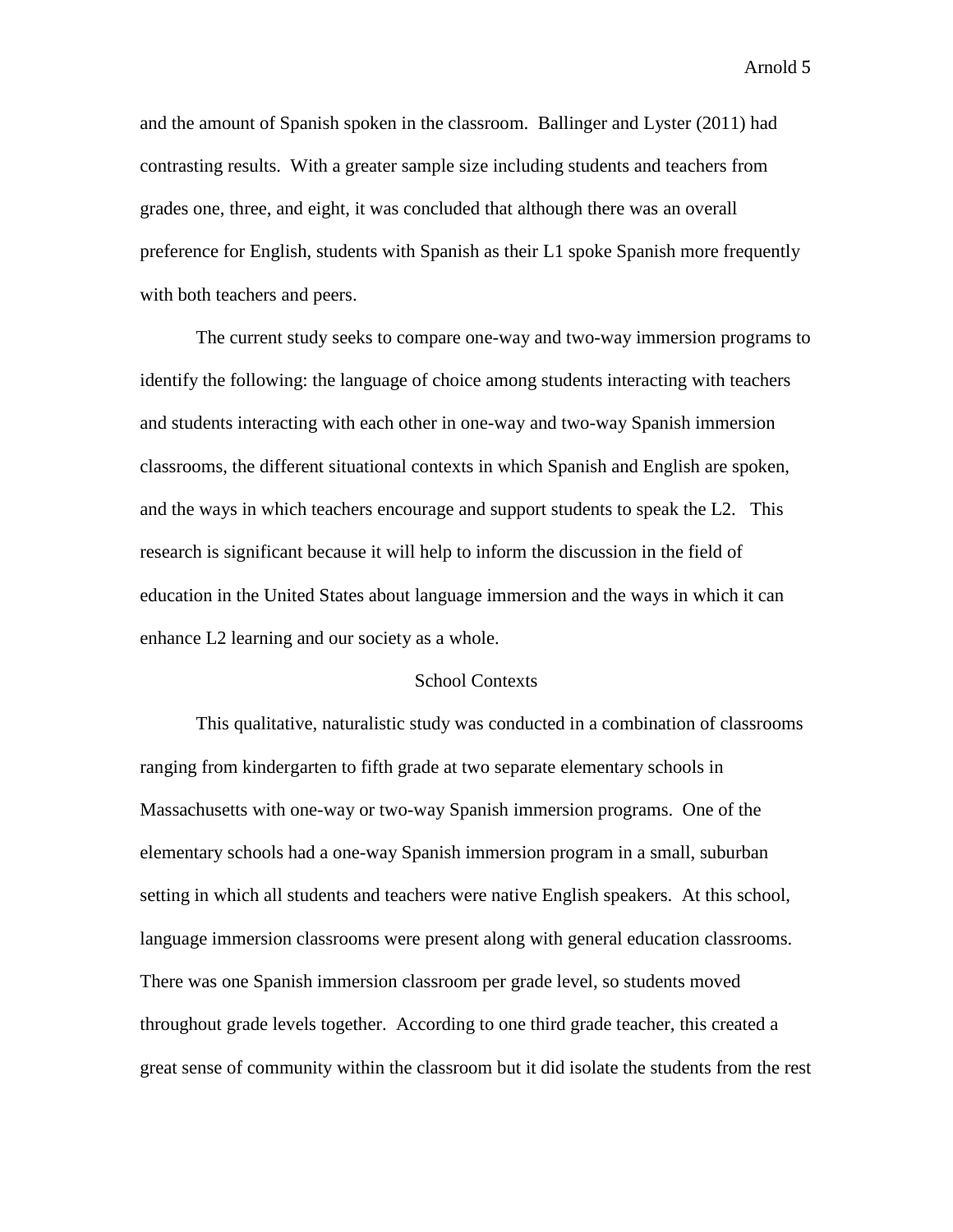of the school to some degree. Students of the one-way Spanish immersion program at this school began the program in first grade at an early immersion level and continued past elementary school through grade twelve. Although all classroom instruction was in the Spanish language at this school, specials like gym, art, library, and music were in English. All classroom teachers at the one-way Spanish immersion program at this school were native English speakers. Only one teaching assistant spoke Spanish as her first language. The administration of the school, along with the majority of teachers, did not speak Spanish.

The two-way immersion school was a two-way Spanish immersion elementary school located in an urban setting in which students and teachers were either native English or Spanish speakers. The majority of teachers who taught content in Spanish were native Spanish speakers. The school principal spoke Spanish as her second language, and much of the office staff was bilingual. Unlike the school in which the oneway immersion program took place, this school had a school-wide Spanish immersion program. The school's mission statement had language that encouraged Spanish usage and celebrated the diversity of the school community. This mission was lived via bilingual signs throughout the school, the bilingual fliers and newsletters in the office, and the Spanish greetings from the office secretaries. The immersion program in kindergarten and grade one was self-contained, meaning students remained in the same classroom throughout the day and received instruction in both languages by the same teacher. The kindergarten classes followed an 80:20 model in which 80% of instruction was in Spanish and 20% of instruction was in English. Grades 1 through 5 followed the 50:50 model. Grades 2 and 3 switched from English to Spanish weekly, and grades 4 and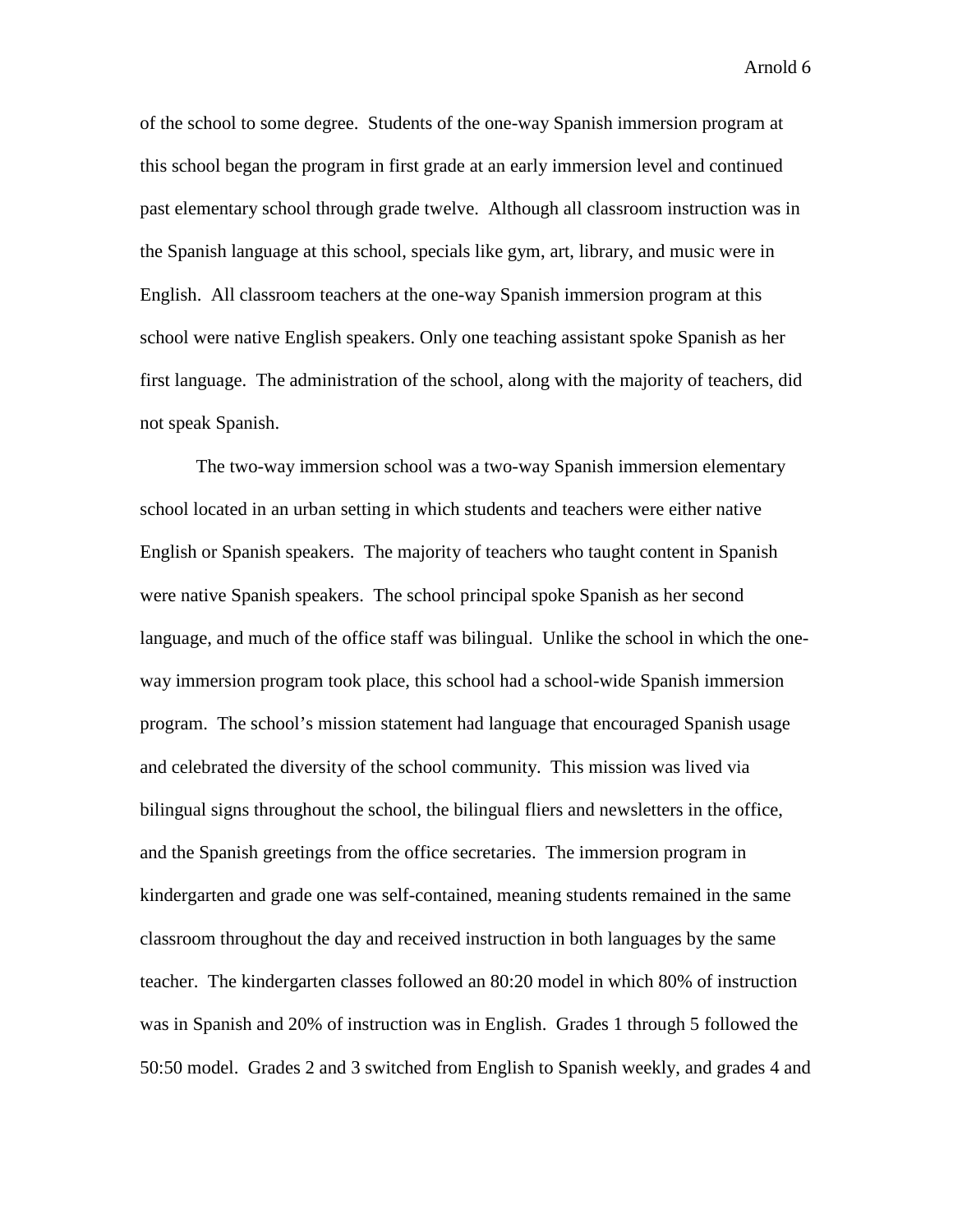5 switched from English to Spanish halfway through the day. Content taught in English and content taught in Spanish for grades 2 through 5 were taught by separate teachers.

# Participating Classes

One-Way Immersion

The grade 1 class at the one-way immersion program was taught by a native English speaker who spoke both Italian and Spanish with native-like fluency. She was assisted by a native Spanish speaker from El Salvador. Out of the twenty-three students, 13 were girls and ten were boys. Students were between the ages of six and seven. One student's father was from Mexico but only English was spoken in the home.

The grade 2 class at the one-way immersion program was taught by a native English speaker who spoke both Greek and Spanish with native-like fluency; however, she had never traveled to a Spanish speaking country. Out of the 20 students, 11 were girls and nine were boys. Students were between the ages of seven and eight years old.

The grade 4 class at the one-way immersion program was taught by a native English speaker who gained fluency in Spanish by studying in Granada, Spain. The fourth grade class was made up of 13 girls and 12 boys. Students were between the ages of nine and ten.

#### Two-Way Immersion

The kindergarten classes were taught by two female teachers and one male teacher, all of whom were native Spanish speakers. One female teacher and the male teacher were from Latin American countries, and the other female teacher was from Barcelona, Spain. Kindergarten classrooms had between 15 and 20 students per classroom, and approximately three to four students from each kindergarten class were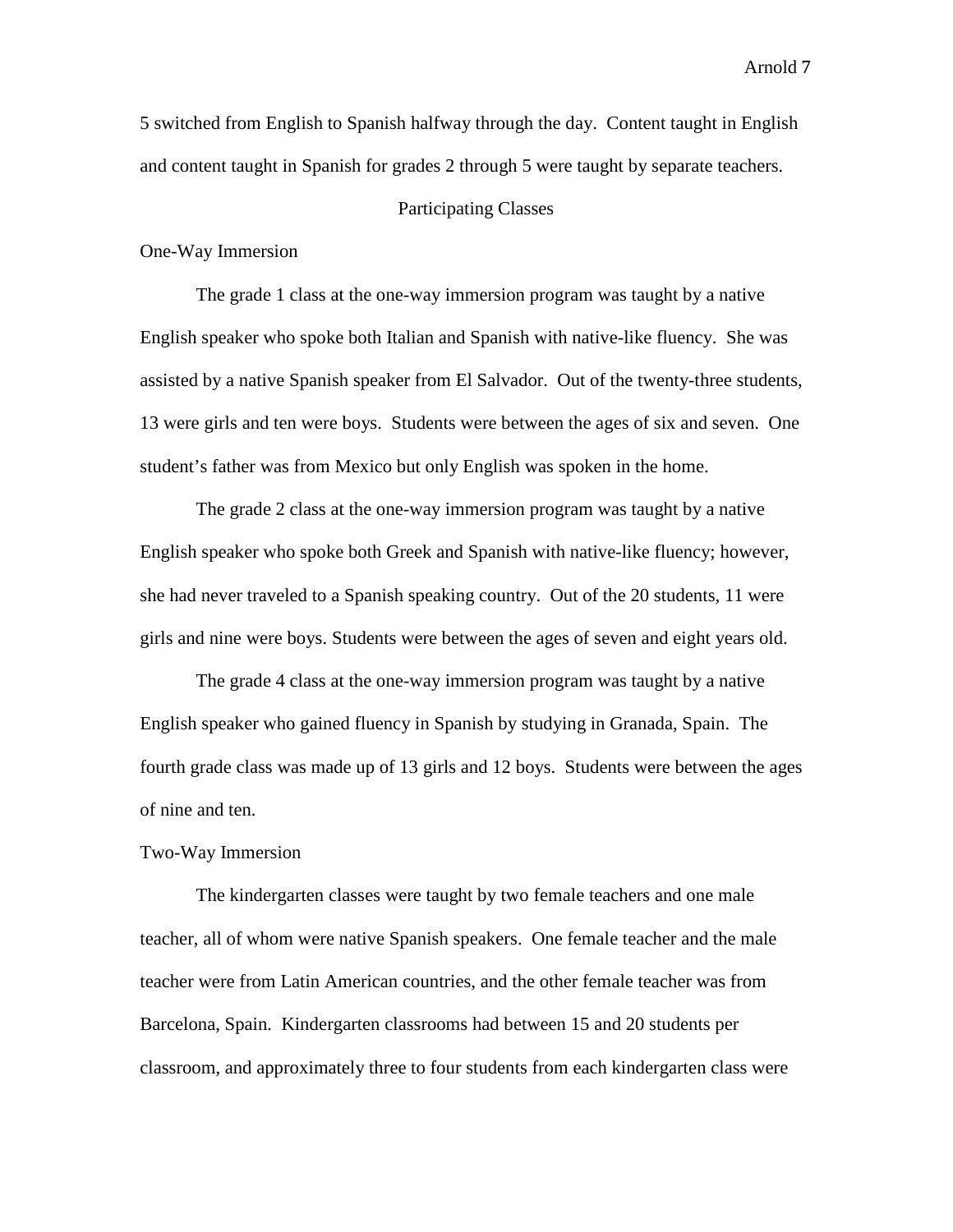native Spanish speakers. Although native Spanish speakers were present in the classrooms, many of these students did not speak completely in Spanish at home. Students were between the ages of five and six.

The second grade classes were taught content in Spanish by a native English speaker with native-like Spanish fluency and taught content in English by a different native English speaker. She was assisted by a native Spanish speaking paraprofessional from Argentina. The two classes totaled less than 50 students, with less than ten native Spanish speakers. Students were between the ages of seven and eight.

The third grade classes were taught content in Spanish by a native Spanish speaker from Puerto Rico and taught content in English by a native English-speaking teacher. The two classes also totaled less than 50 students and also had less than ten native Spanish speakers. Students were between the ages of eight and nine.

The fifth grade classes were taught content in Spanish by a native Spanish speaker from South America and taught content in English by a native English-speaking teacher. The two classes totaled less than 50 students, and only five students were native Spanish speakers. Students were between the ages of ten and 11. In this study, all names of students and teachers in both programs have been replaced by pseudonyms.

# Methodology

In this study, I used multiple data collection methods, including classroom observations, detailed field notes, audio recordings of student interactions, teacher and student interviews, transcriptions of audio recordings and interviews, and student questionnaires on language usage and history.

The classroom portion of this study was conducted during two weeks, beginning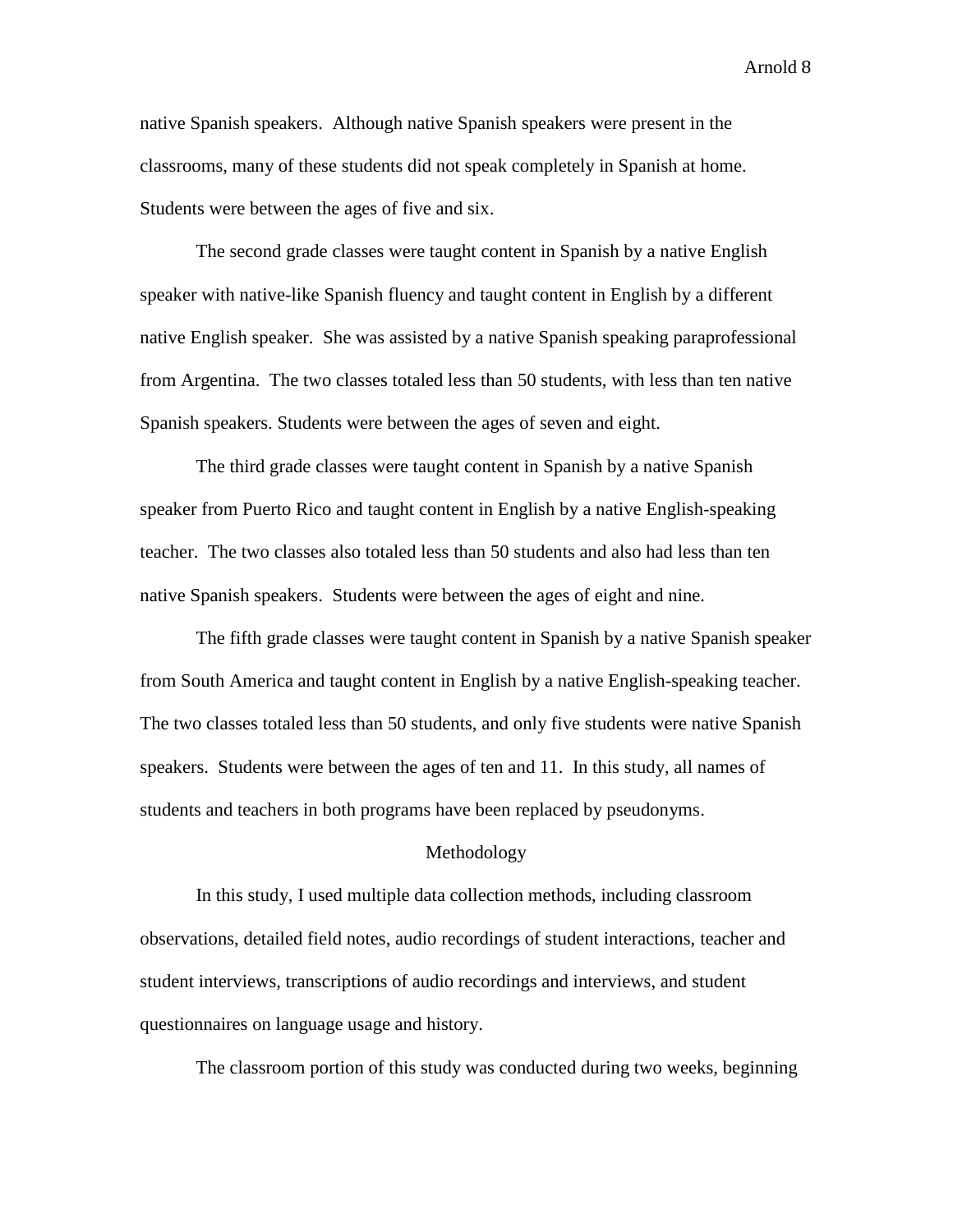at the end of May. I spent one week in each school, completing forty-five hours of nonparticipant observations in total at both schools. I circulated around the classroom and collected field notes recording details of the activity as well as making detailed descriptions of oral language use by both students and teachers. All audio of language interactions were also recorded. These audio recordings were then transcribed. Midway through each week at both schools, once I gained rapport with the students, I administered student questionnaires to gain further information on student language usage outside of the classroom, their language history, and their involvement in their immersion program. Along with these questionnaires, I conducted interviews with teachers and students relating to their history in the program, language learning background, and the teachers' professional background. I took notes and digitally recorded these discussions, which were later transcribed.

After conducting these observations, I transcribed all data in English and in Spanish. I then analyzed the data and triangulated codes, which were then used to identify similar instances of data as patterns and themes emerged. I coded sixty-seven pages of field notes and thirty-eight pages of student and teacher interviews. I used content analysis and the constant comparative method (Strauss & Corbin, 1998) to analyze the data and to look for themes in the data with my mentors.

## Results & Discussion

Language Choice in One-Way Immersion

When analyzing what language students chose to speak when conversing with teachers and peers, the language choice varied between both programs and was dependent on the expectations of each individual teacher. That is to say that if a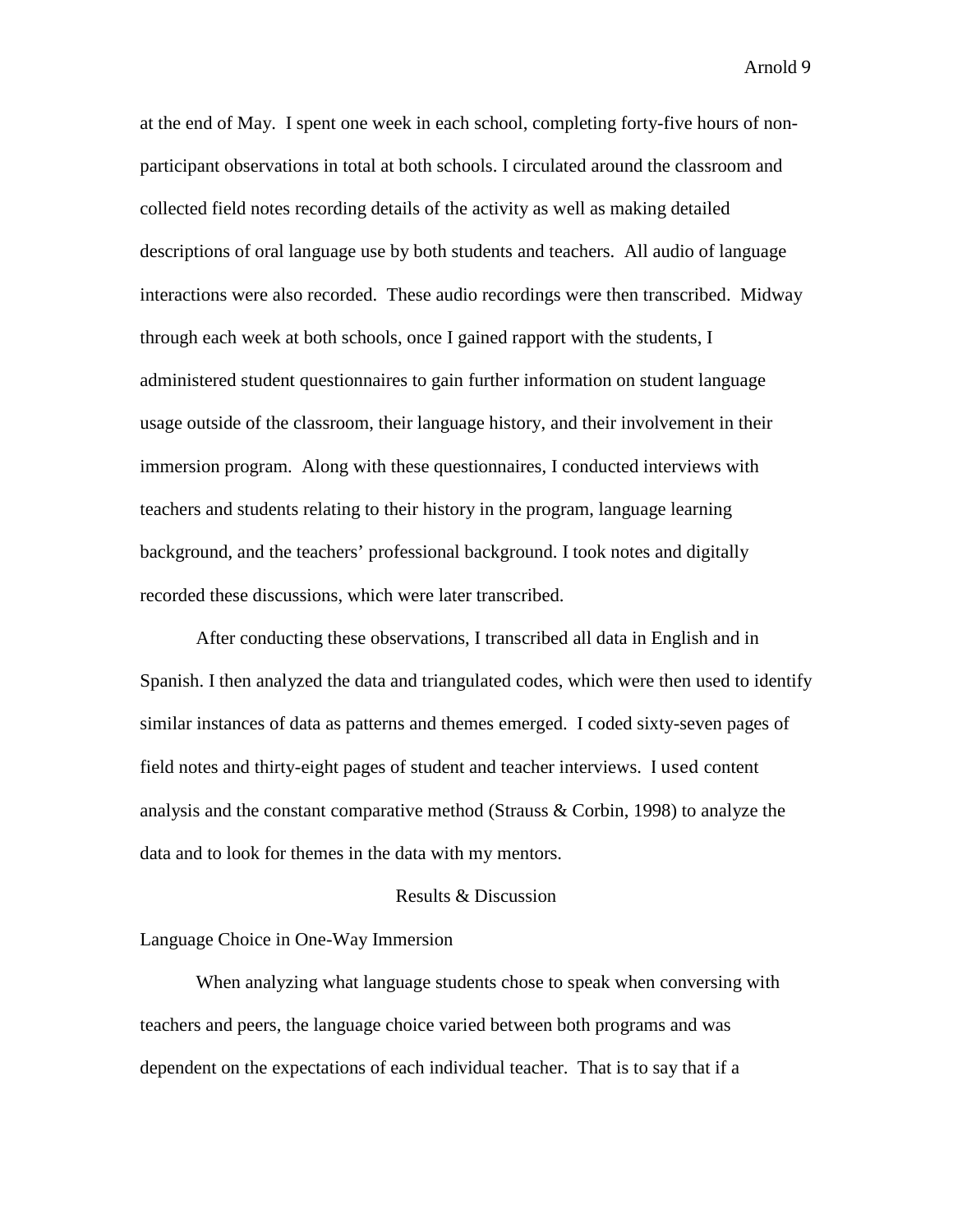classroom rule was to speak Spanish at all times and the teacher enforced this rule, students would comply and speak in Spanish. If students did not follow the rule consistently and were not always prompted by the teacher to speak in Spanish, it was unlikely that students would speak in Spanish at all times. In the one-way immersion program, students were more likely to respond in Spanish when spoken to in Spanish by the teacher. Whether the teacher was speaking to a student during whole class instruction or individually, the student was more likely to reply in Spanish when spoken to by a teacher in Spanish. An example of this oral language interaction is as follows:

2nd Grade Teacher: Sandra tiene cuatro bolsas de canicas en total. En cada bolsa, hay cuatro canicas. ¿Cuántas canicas tiene en total? Student: Dieciséis. 2<sup>nd</sup> Grade Teacher: Dime la oración, señor. Student: Sandra tiene dieciséis canicas en total.

In this example, a second grade teacher was reciting a math word problem that required the student to multiply four times four. The student that was called upon answered the question correctly in Spanish, but the teacher was looking for an answer in a complete sentence. The student was then able to revise his answer with ease. Interactions such as these, where a teacher spoke to a student in Spanish and the student replied in Spanish, made up the majority of all oral language interactions in the one-way immersion program.

Within the classrooms of the one-way immersion program, the differing expectations of language usage between the teachers led to differences in language choice by students when conversing with teachers. So although students of the one-way immersion program were more likely to respond in Spanish than in English, English responses were still observed in some classrooms, like the first grade classroom. First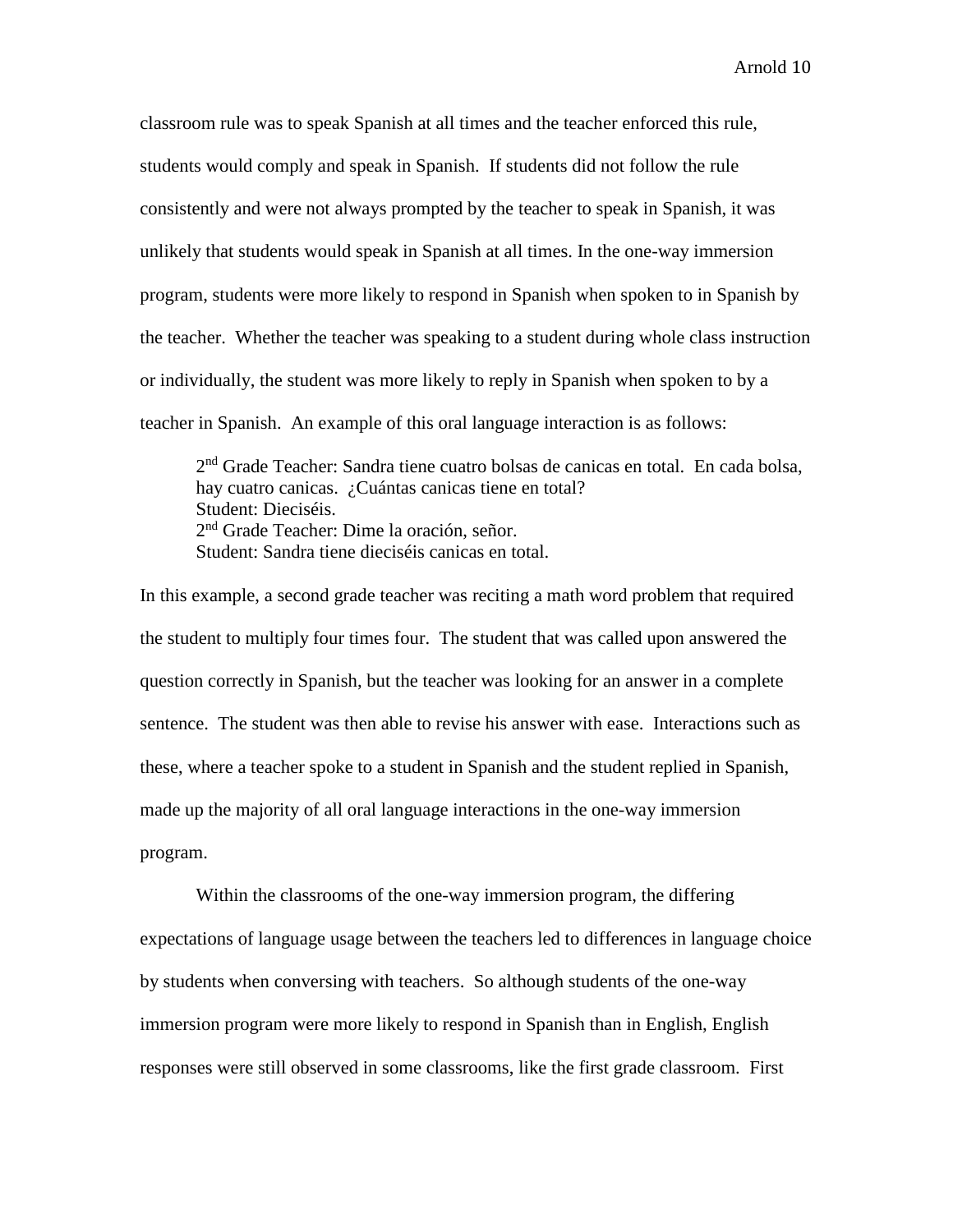grade was the year during which students began Spanish immersion at the one-way immersion program of this school. When the first grade teacher spoke to students in Spanish, responses were either in English or in Spanish. In one instance, the teacher reminded a student to put the date on her paper.

1<sup>st</sup> Grade Teacher: No olvides poner la fecha. Student: I did it!

In this example, the teacher told the student in Spanish, "Do not forget to put the date [on your paper]," and the student replied in English, saying that she had already written the date. In this example, the teacher said a reminder in Spanish, and the student understood, yet he responded in English.

Although some responses to a teacher speaking in Spanish were in English, some responses were in Spanish. In another instance, students were sitting at the rug during reading time and the teacher was discussing comparisons between two things. She invited two students to stand in front of the class in order to make comparisons between the two students. She asked students to compare the hair of the two boys who are at the front of the room.

1st Grade Teacher: Comparemos el pelo. Student: Michael tiene más pelo que Steven.

In Spanish, the teacher says, "Let's compare the hair [of the two boys]" and the student was able to use a complete Spanish sentence to say that one boy had more hair than the other. In this example, the teacher gives a statement in Spanish, and the student is able to respond in Spanish.

When students of the first grade classroom approached the teacher to speak to her, students always began the conversation with English, unless it was a simple Spanish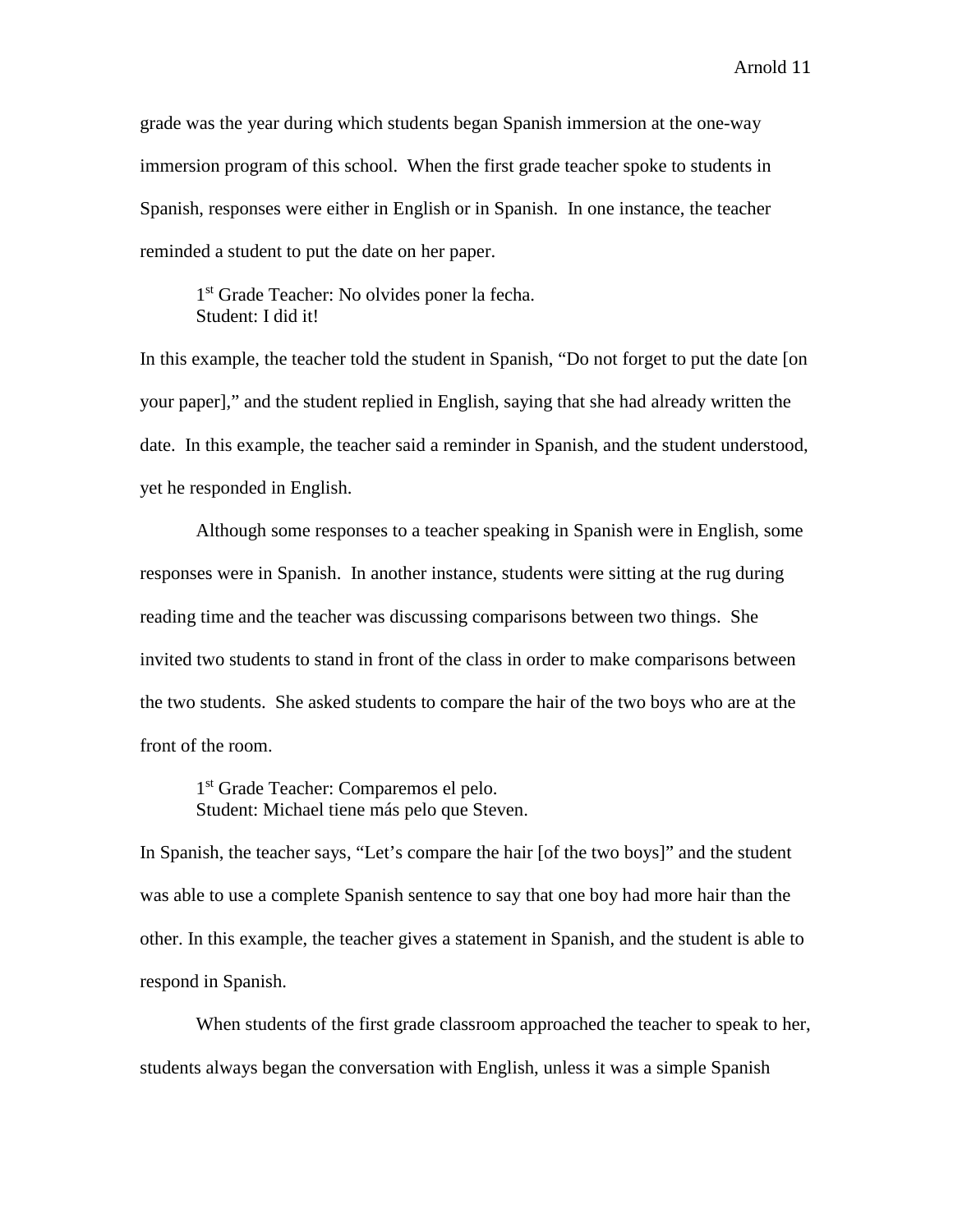greeting, such as "hola." One morning, a student approached the teacher to explain that she would be walking home in the afternoon.

Student: Today I'm a… 1<sup>st</sup> Grade Teacher: ¿Qué? Student: Today I'm a walker because I'm going home with… 1<sup>st</sup> Grade Teacher: No entiendo. Student: So today I'm a walker. I have a note in my backpack... 1st Grade Teacher: No. No entiendo. ¿Adónde vas a ir? ¿A la casa de mami o la casa de papi? ¿Mami o papi? Student: La casa de mami.

In this excerpt, the student was trying to explain that she would be walking home because she was going to her mother's house. In an effort to prompt the student to speak in Spanish, the teacher replied in Spanish saying that she did not understand. The student continued to speak in English to the first grade teacher until the teacher provided more vocabulary for the student to use in her last response, which said she was going to her mother's house. Other instances of English input by students included asking for page numbers, asking to return books at the library, or commenting about how easy or hard a task was.

In the second grade classroom, the teacher held very high expectations of Spanish language usage in the classroom. The teacher held students accountable for their language usage, and students also held each other accountable. Notes also went home to parents weekly that tallied any instances of English usage in the classroom. This resulted in Spanish usage by students at all times. Every time the teacher spoke to a student in Spanish, students responded in Spanish. When asked if students ever spoke in English in the classroom, the second teacher responded, "My students are expected to speak in Spanish in the classroom at all times. The only time they don't speak in Spanish is during Open Circle, which is a social, emotional behavioral program that we have for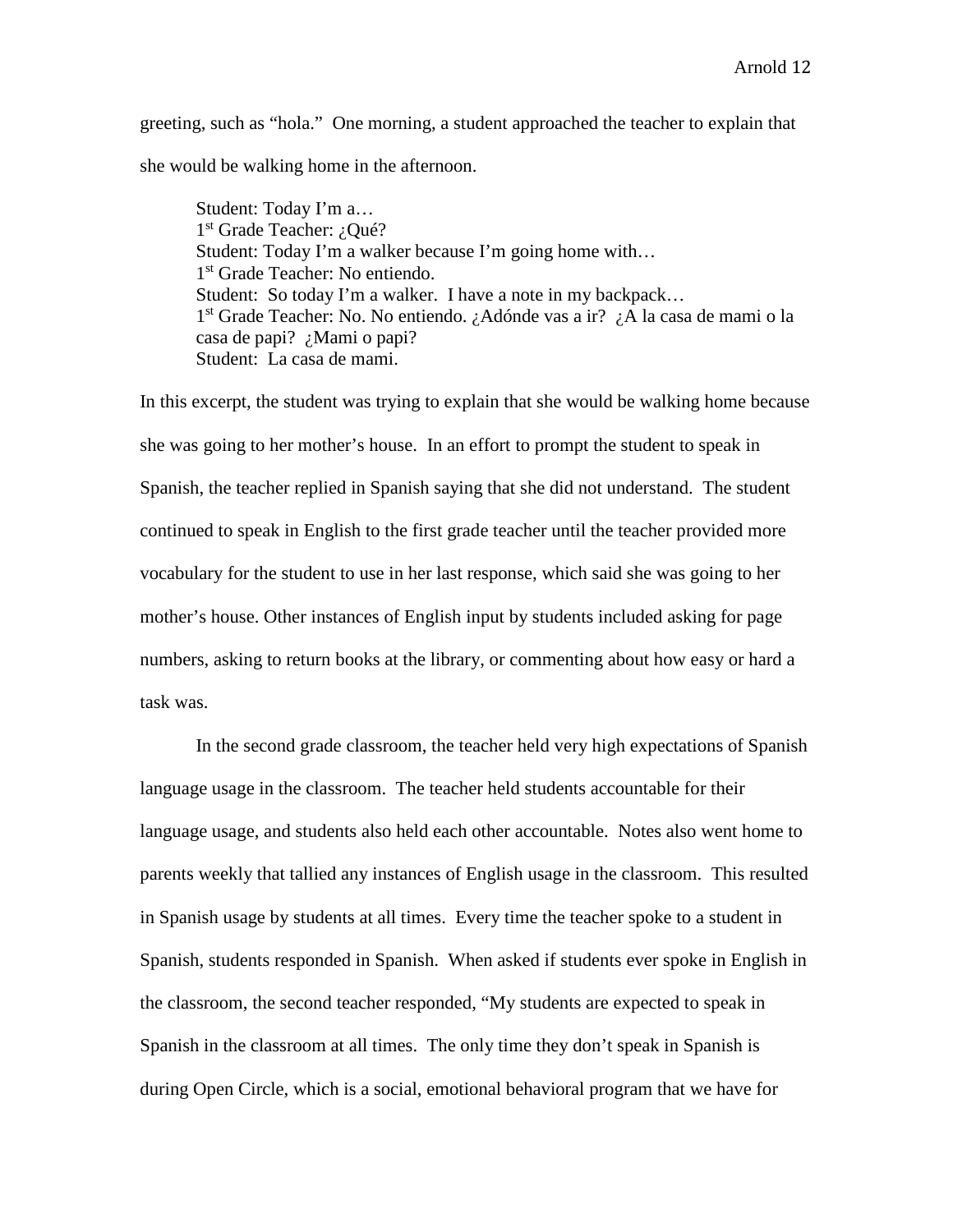twenty minutes each week to talk about how to deal with certain issues. But other than that, the students are speaking in Spanish unless they don't know a word. Then they know to say, 'Cómo se dice…' and ask how to say a certain word I Spanish." This rule was evident during every observation in the second grade classroom. During one observation, students were seated on the rug facing the screen. The second grade teacher had examples of sentences on the screen and the students had to tell whether the sentence was a fact or an opinion and had to provide the reason why it was fact or opinion.

2<sup>nd</sup> Grade Teacher: ¿Cuál es tú opinión sobre el mejor deporte? Quiero oír tu opinión y por qué. Cada uno de mis opiniones aquí tiene una razón. Student: Mi opinión de mi deporte favorito es béisbol. 2<sup>nd</sup> Grade Teacher: El mejor deporte es... Student: El mejor deporte en mi opinión es béisbol porque es divertido jugar.

In this example, the teacher first asked the class, "What is your opinion about the best sport? I want to hear your opinion and why. Every one of my opinions here has a reason (referring to the opinions and reasons on the board)." The student replied in Spanish, but with incorrect syntax. The teacher then provided a sentence starter for the student and she was able to communicate her opinion and reason correctly. All oral language interactions with the teacher in this second grade classroom at the one-way immersion program included Spanish responses by students to Spanish input by teachers.

When students of the second grade class began the conversation with the teacher, they also did so in Spanish. While the students were working at their seats writing stories, one student approached the second grade teacher to explain in Spanish that the student next to him was copying his paper.

Student: Katie está copiando. Teacher: Katie, es más importante escribir tu cuento para saber cómo se escriben estos.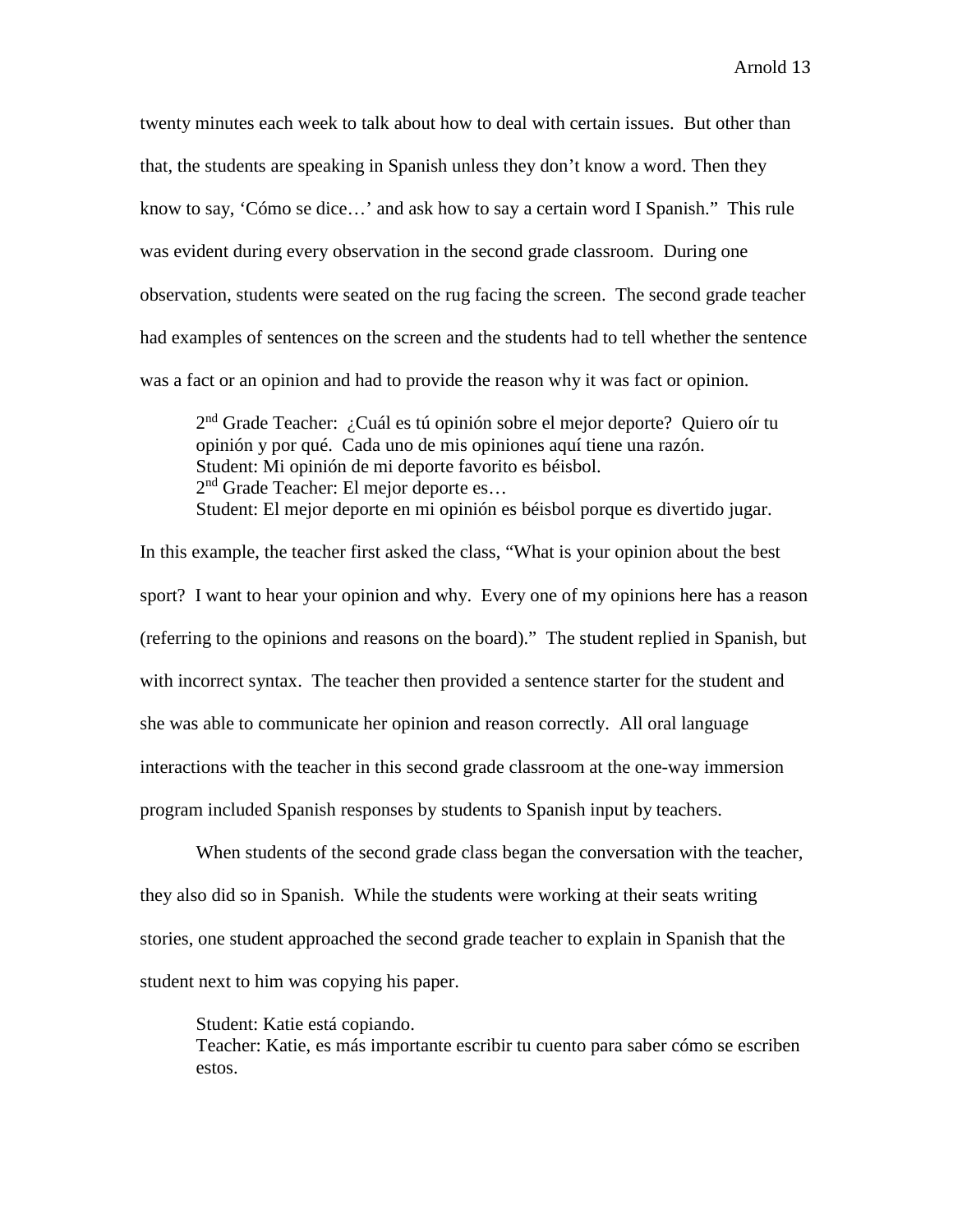Students were also able to ask the teacher in Spanish when they needed assistance. The second grade students were also able to hold significantly longer Spanish conversations than any other grade level observed. This speaks to the level of comfort in speaking the language in this classroom environment.

Similar to the first grade classroom, the fourth grade students were observed responding in either English or Spanish when spoken to by the teacher in Spanish. It is important to note, however, that in the fourth grade, students learn English phonics. Because of this, there were times in which instruction was in English, and thus student responses at this time were in English. The oral language interactions taken into account during this study did not include such conversations as the focus was on speaking the target language when spoken to in that language. When spoken to in Spanish by the teacher, whether the scope included whole class, small group, or one-on-one, students were observed responding in both Spanish and English. During one observation, students were practicing for reader's theater. The fourth grade teacher circulated around the room to watch students. She approached one group who did not have enough scripts.

4<sup>th</sup> Grade Teacher: ¿No hay suficiente? Student: I'm sharing with him.

The teacher asked if there were not enough scripts, and the student responded by saying in English that she was sharing hers with another student.

Fourth grade students were also observed responding in Spanish when spoken to in Spanish. After much practice of the readers theater presentations, the students all came together to present their plays. During one of the plays, the teacher interrupted the students to make sure they all understood a vocabulary word.

4th Grade Teacher: ¿Ustedes entienden qué es "ferrocarril?"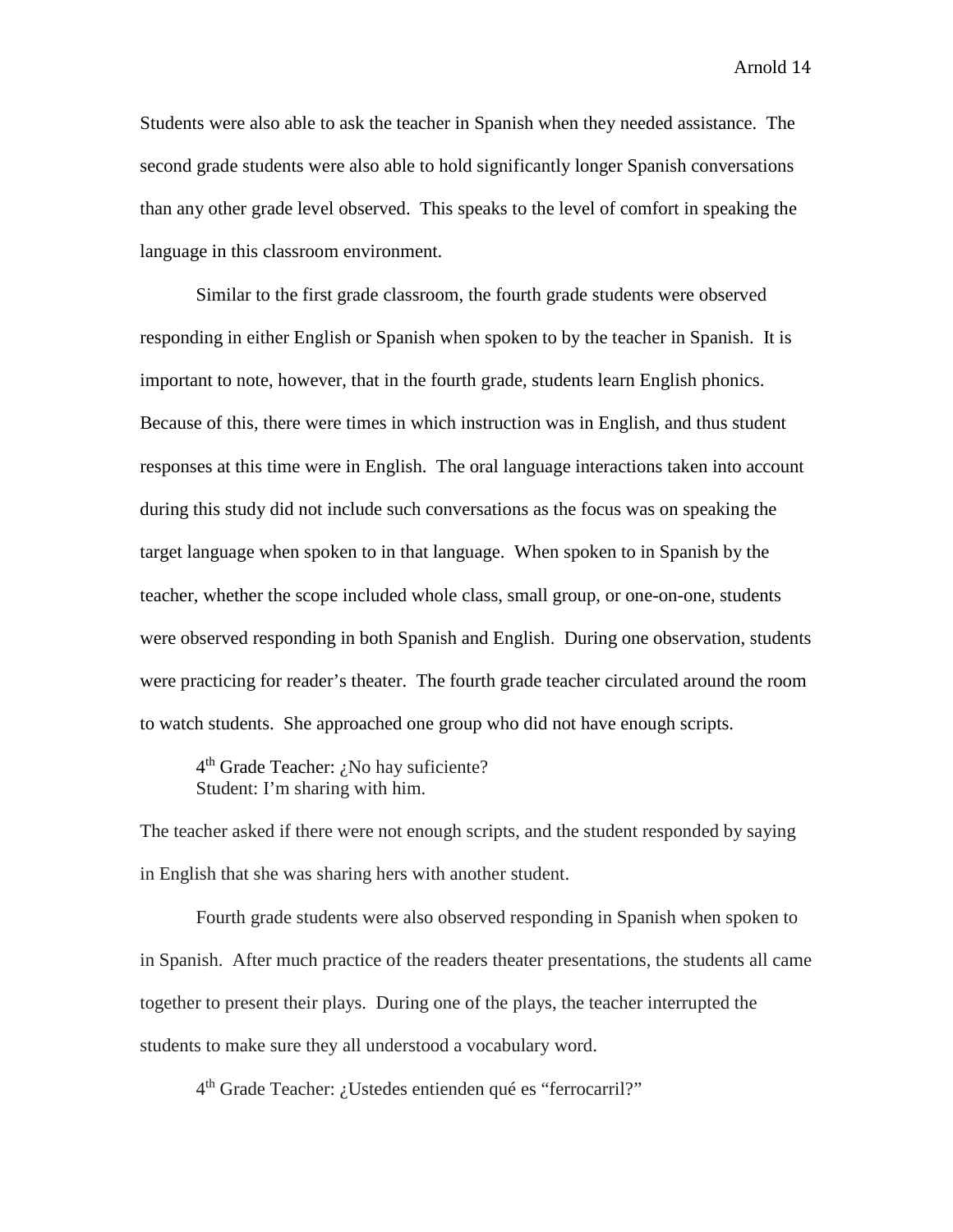Students (in unison): Sí.  $4<sup>th</sup>$  Grade Teacher: ¿Alguien puede explicar qué es? Student: Es algo para los trenes.

In this excerpt, the teacher asked students about the Spanish word for *railway*. In order to make sure they knew what it meant, she asked a student to explain. The student explained that it was something for trains.

When fourth grade students began conversations with the teacher, students spoke in Spanish. Instances such as these either occurred when a student approached the teacher to ask a question or when a student raised his or her hand to ask a question or make a comment. During independent reading time, one student asked the fourth grade teacher if he could read with another student.

Student: ¿Vas a leer juntos?

4th Grade Teacher: No. Todos solo. Buena pregunta. No están trabajando juntos. Although the student in the preceding example used incorrect Spanish grammar, he used Spanish to ask the teacher his question. The teacher responded by saying no, and that even though it was a good question, all students were working independently.

Students in the one-way Spanish immersion program were also more likely to speak to peers in Spanish than students in the two-way Spanish immersion program. Aligning with the outcome of high expectations of the teachers when speaking to the teacher in Spanish, the likeliness of a student to speak to a classmate in Spanish was dependent on the expectations of the teacher. This meant that some teachers required students to speak in Spanish at all times, whether they were speaking to a teacher or a classmate, or if it was during instruction or during snack time. Other teachers allowed students to speak to peers during times like snack. Contexts in which students were speaking to one another included before school, snack time, partner work, and group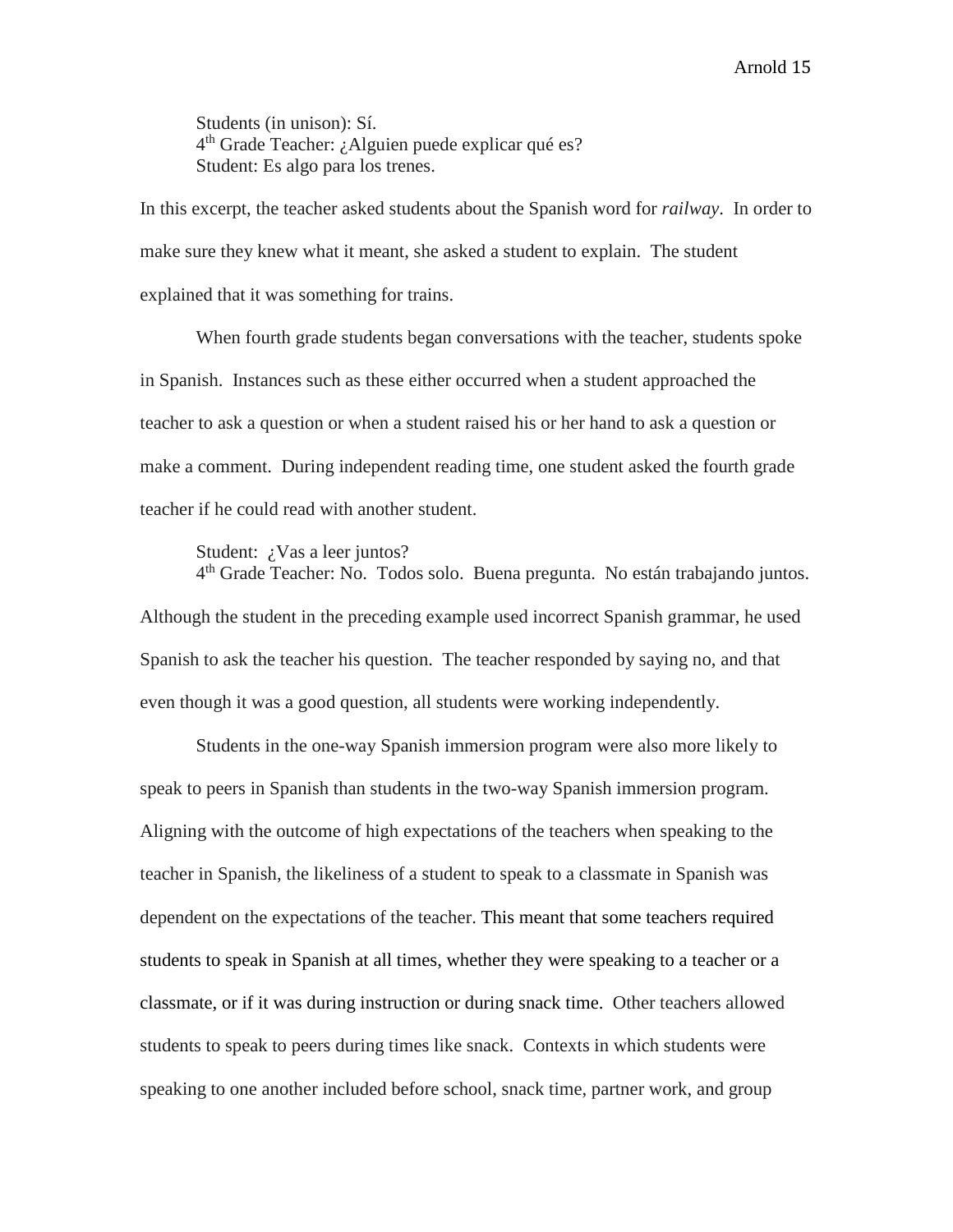work. In the first and fourth grade classrooms, both English and Spanish were heard when students spoke to one another. In the second grade classroom, students were not allowed to speak in English, so when students spoke to one another, they did so in Spanish at all times.

## Language Choice in Two-Way Immersion

Similar to the one-way immersion program, the expectations of each individual teacher in the two-way immersion program impacted the language choice by students. When analyzing what language students chose to speak when conversing with teachers in the two-way immersion program, students were more likely to respond in English when spoken to by a teacher in Spanish. Although students were observed responding in either English or Spanish when spoken to a by a teacher in Spanish, the majority of recorded conversations between teachers and students included English responses. Some responses by students also included code switching, or instances in which a speaker alternates between speaking in English and a second language in the same sentence or conversation. Although my study did not focus on code switching, this would be an area for further research. An example of the common oral language interaction of an English response to Spanish was seen in a kindergarten classroom. The teachers of the kindergarten classes followed a model of immersion where Spanish and English instruction were not as structured. This fact, along with kindergarten being the first year of Spanish immersion for students, led to more relaxed rules regarding language usage by students. Students were encouraged to speak in Spanish as much as possible, but it was not strictly enforced. During one observation in a kindergarten classroom, the teacher and all students were sitting at the rug at the front of the class, and the teacher was asking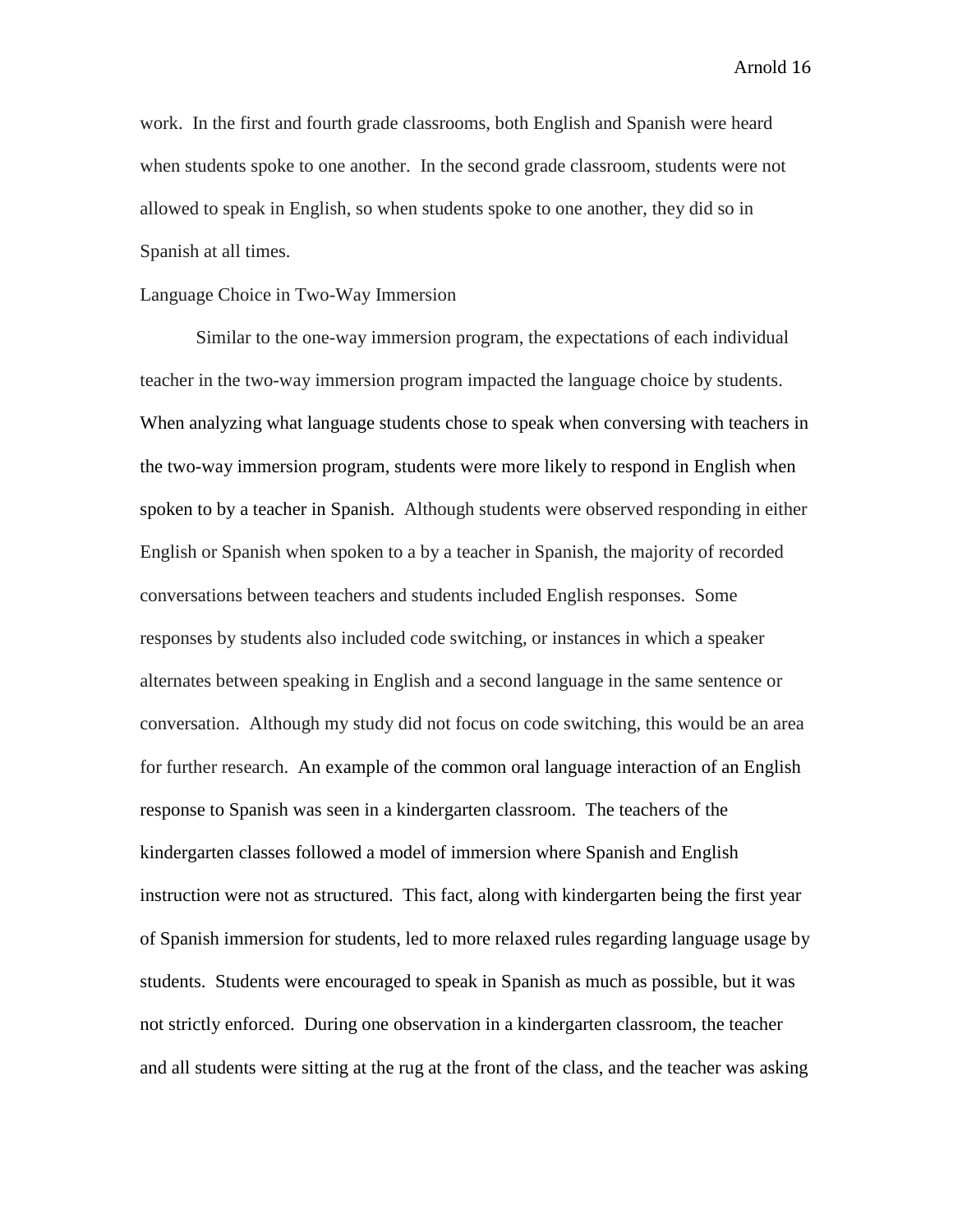students about different sea creatures they were learning.

Kindergarten teacher: ¿Cómo se llama un pez que es de color blanco, anaranjado, y un poquito de rojo o negro? Student: Clown Fish!

In this example, the kindergarten teacher provided a description of a type of fish in Spanish and the student had to name it in Spanish. The student, however, gave the correct answer, but in English. Although this could have been a situation of a lack of vocabulary knowledge, this oral language interaction was also seen in instances where the students used Spanish even though they were equipped with the Spanish vocabulary knowledge. Kindergarten students were also observed responding to teachers in Spanish when spoken to in Spanish. During the same instance in which the previous example was captured, there were also Spanish responses. The kindergarten teacher asked students more questions about sea creatures.

Kindergarten Teacher: ¿Cómo se llaman con lo que nadan los peces? ¿Cómo se llaman estas partes? Student: Las aletas. Kindergarten Teacher: Las aletas. ¿Cómo se llama un animal que tiene ventosas? Student: Pulpo.

In this example, the teacher asked for the name of the part of the fish that helped it to swim and the student was able to respond with "fins" in Spanish. The teacher echoed the student's response and then asked for the name of a sea creature that had suction cups and another student was able to respond with "octopus" in Spanish. Spanish and English responses to teachers by students were often observed during the same conversation.

When kindergarten students began the conversation with the teacher, they did so in Spanish. Spanish input by students was common amongst all kindergarteners, no matter the first language. In one kindergarten class, students had been learning about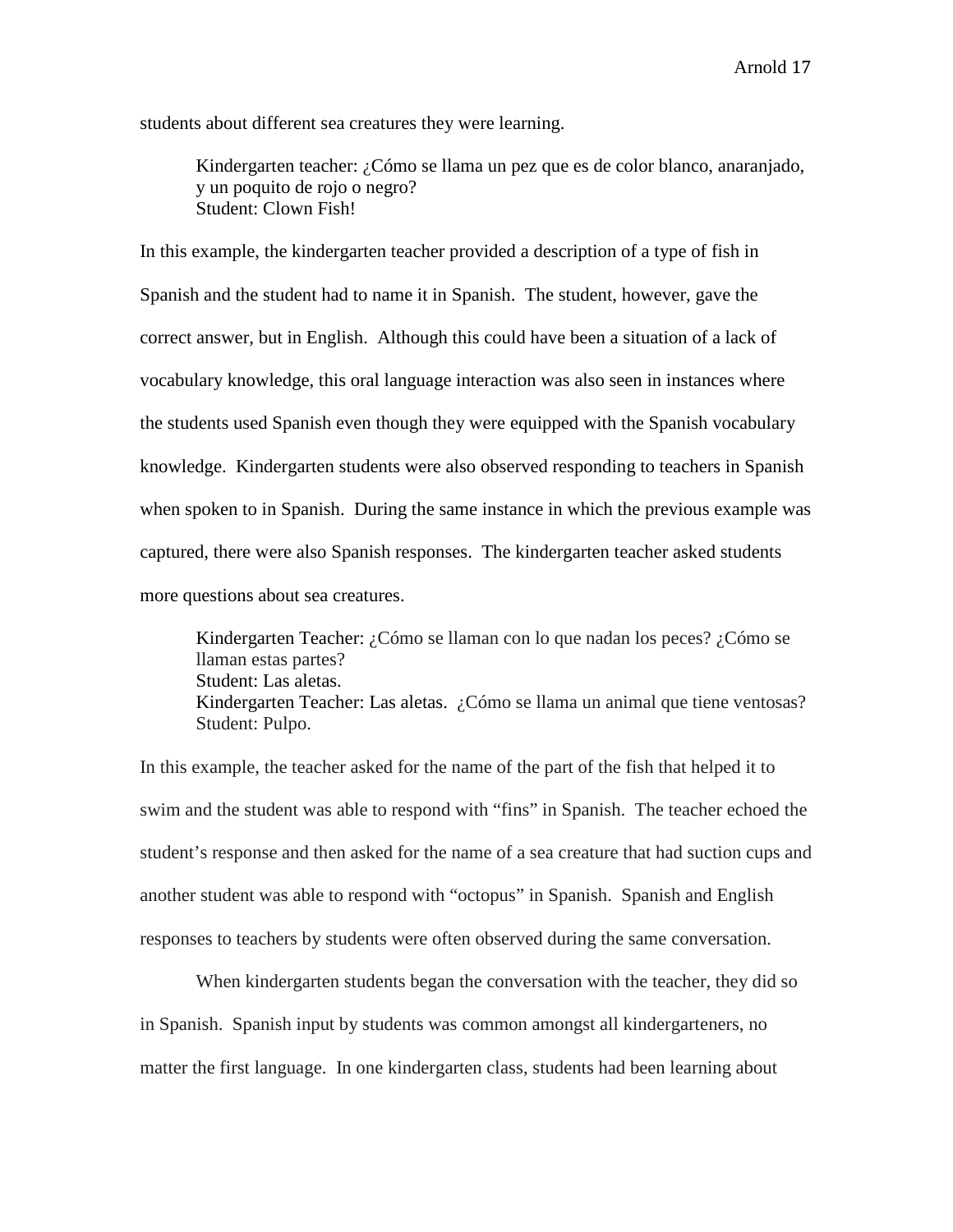different types of animals. As they were learning, they were to create a book about a different animal. In one observation, the teacher instructed students to take out the animal books that they were working on and one student raised his hand and explained in Spanish that he had already finished his book. Oral language interactions such as these in which the kindergarten student spoke to the teacher in Spanish were a common occurrence.

In the third grade classroom, students were observed responding in both English and Spanish when spoken to by the third grade teacher in Spanish. The third grade Spanish teacher constantly prompted students to speak in Spanish, but did not always receive Spanish responses by students. During an interview with the third grade teacher, she discussed her expectations of language usage in the classroom:

At the beginning of the school year I was trying to be strict and consistent in trying to have them talk in Spanish while working, and it was a battle that I was losing because it was creating a lot of tension with them. If I said to switch to Spanish, they would not talk. For me it was a lot of tension so the rule is when we are participating in the class and we are doing things together, it is in Spanish. But if they ask questions to each other in English, I let them.

Although the third grade teacher expected students to speak in Spanish when participating in whole-class instruction, students were observed responding in either language. During the first observation, the teacher explained in Spanish that they would all be attending a concert in the school gym, but she could not recall who would be performing in the concert. She paused to think and two students shouted out to finish her sentence, but in English.

3<sup>rd</sup> Grade Teacher: Vamos a ir a un concierto, creo que de los niños de... Student 1: Oh! I know! Student 2: The seventh grade!

Third graders were also observed responding in Spanish. During one observation, the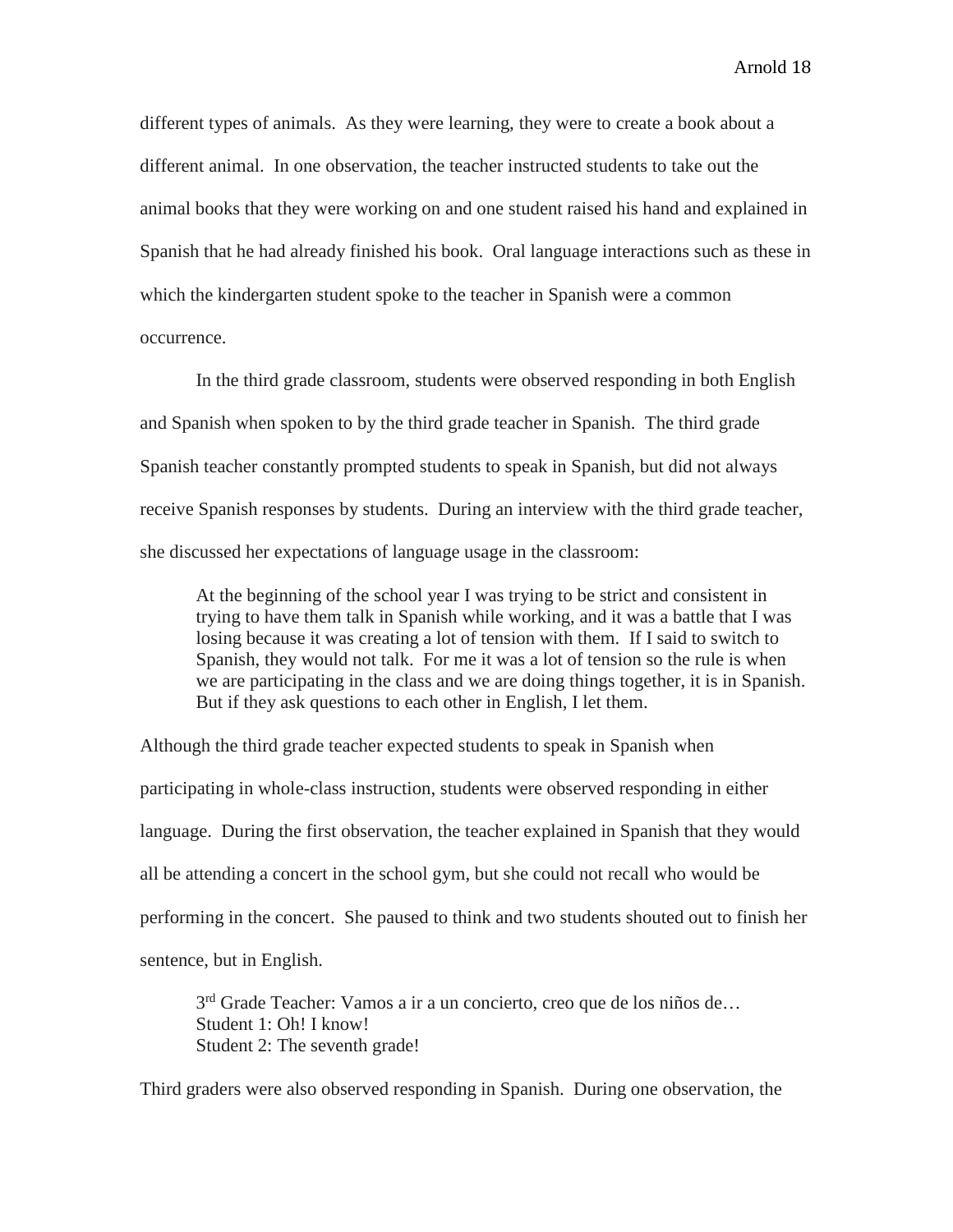teacher reviewed the Spanish vocabulary words for "numerator/numerador" and "denominator/denominador," which were also English cognates. In order to point out this fact, the teacher asked, "¿Qué tipo de palabras son?" and a student was able to respond in Spanish that the words were cognates. This type of oral language interaction aligned with the teacher's expectation of Spanish usage by students during whole-class instruction.

When third grade students began conversations with the teacher, they did so both in English and in Spanish. During one observation, the teacher taught students about technical words. After discussing many examples of technical words in the books they are reading, the teacher instructed students to take a Spanish nonfiction book from her shelf and search for the technical words in the book. One student picked up a book called "Venus" and asked in English if he could use the book.

Student: It's "Venus." It's a book called "Venus." 3<sup>rd</sup> Grade Teacher: Pero el libro es muy fácil. Student: Yeah but I got the words. 3<sup>rd</sup> Grade Teacher: Sí, pero es un libro muy fácil.

In this example, the student told the teacher what book he wanted to use to find technical words. The teacher responded by saying in Spanish that the book was too easy for him. The conversation continued with the student speaking in English and the teacher responding in Spanish. Although much of the time students began conversations with the third grade teacher in English, they also were observed doing so in Spanish. During the same lesson, one student raised his hand to ask the third grade teacher, in Spanish, what a word meant. He asked, "¿Qué es carbonero?" and the teacher responded by saying, "Carbonero es algo que tiene carbón."

The fifth grade teacher of the two-way immersion program, similar to the second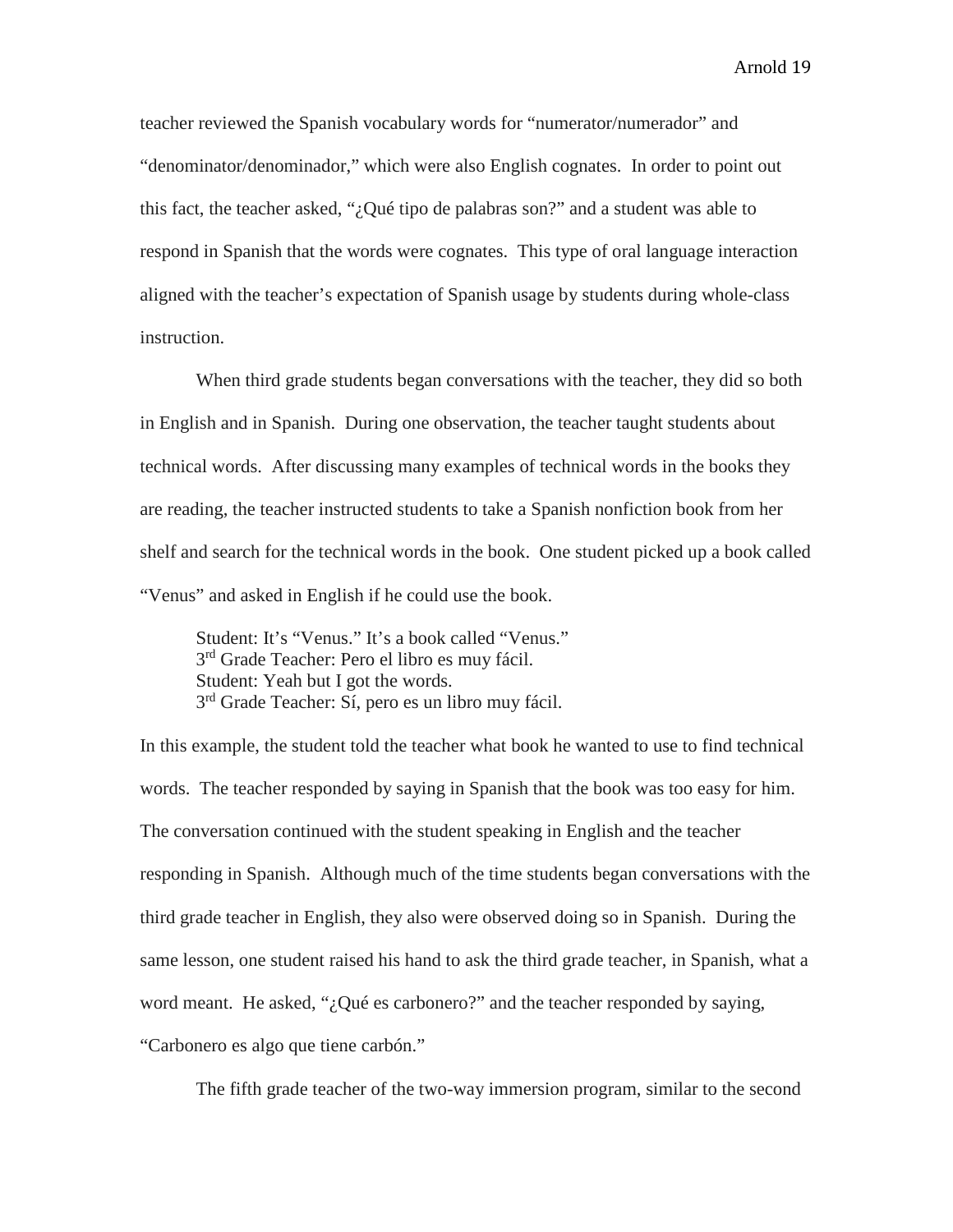grade teacher of the one-way immersion program, held high expectations for Spanish language usage in her classroom. Although the expectation was evident, there was one recorded instance of an English response to Spanish. After reading a chapter of "Esperanza Renace," which was the Spanish version of "Esperanza Rising," the class had a discussion about the chapter.

5<sup>th</sup> Grade Teacher: ¿Dónde estaban las rosas en este capítulo? Student: I think she watered them. 5<sup>th</sup> Grade Teacher: ¿Tú piensas que le echaba agua? Student: Sí.

In the preceding example, the teacher asked where the roses that have been mentioned in previous chapters were because she could not recall them being mentioned in the chapter they had just read. One student replied in English and said she thought the main character, Esperanza, watered the roses during the chapter. The teacher then recast the student's English phrase into Spanish. The rest of the questions asked about the chapter were answered by the students in Spanish. The majority of responses to the fifth grade teacher were in Spanish, and every time a student spoke to the teacher, he or she spoke in Spanish.

When students conversed with one another, students at the two-way immersion program were more likely to use English. In the kindergarten and third grade classes, no instances of Spanish social usage were recorded. During transitions, partner work, and group work, all oral interactions recorded between students were in English. One kindergarten teacher explained why she does not force students to speak to one another in Spanish at all times and says, "…Sometimes that's the thing that when they are so little you want them to develop the social emotional skills, and for me, if its in English, you know, it's okay. I want them to become friends and play with each other. So in that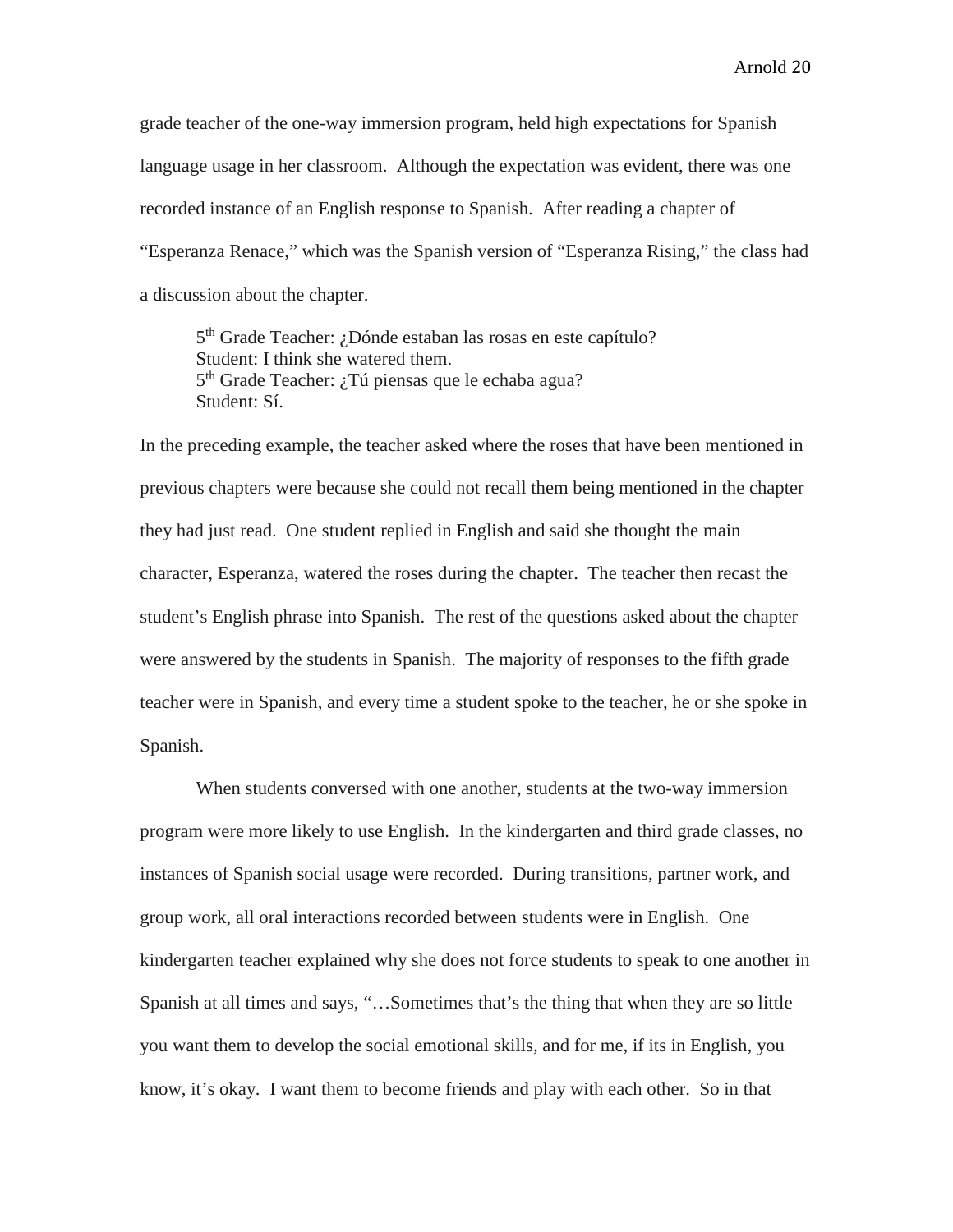sense, for me, Spanish is not that important. Because I know that it will come." Not all teachers held this same belief, and thus held differing expectations.

In the fifth grade class, students only spoke to one another in Spanish when prompted, but the language of conversation quickly turned back to English. During an interview with the fifth grade teacher, she explained this type of oral language interaction:

It's when they start working amongst themselves is when the English starts to dominate because it's the social language…it's the social aspect of it that you can't really control because I think they identify each other socially as English speakers. And I don't have enough native speakers for [the social language] to become another language.

Although the two-way model of language immersion ideally consists of half native English speakers and half native Spanish speakers, this makeup was not present at this school and may be a factor in the language of choice by students. The overall language of choice for students speaking to teachers and peers in the two-way immersion program the majority of the time was English.

The differences in student language choice in both the one-way and two-way Spanish immersion programs were very dependent on the expectations of each individual teacher in both programs. That is to say that if the teacher held high expectations of Spanish usage at all times in the classroom, the students would speak mostly Spanish. If the teacher only required Spanish usage during instruction time and not during social times like snack time, then the students would only speak in Spanish when the teacher expected it.

Impact of Context on Language Choice

There were many instances in which context, or the situation, affected the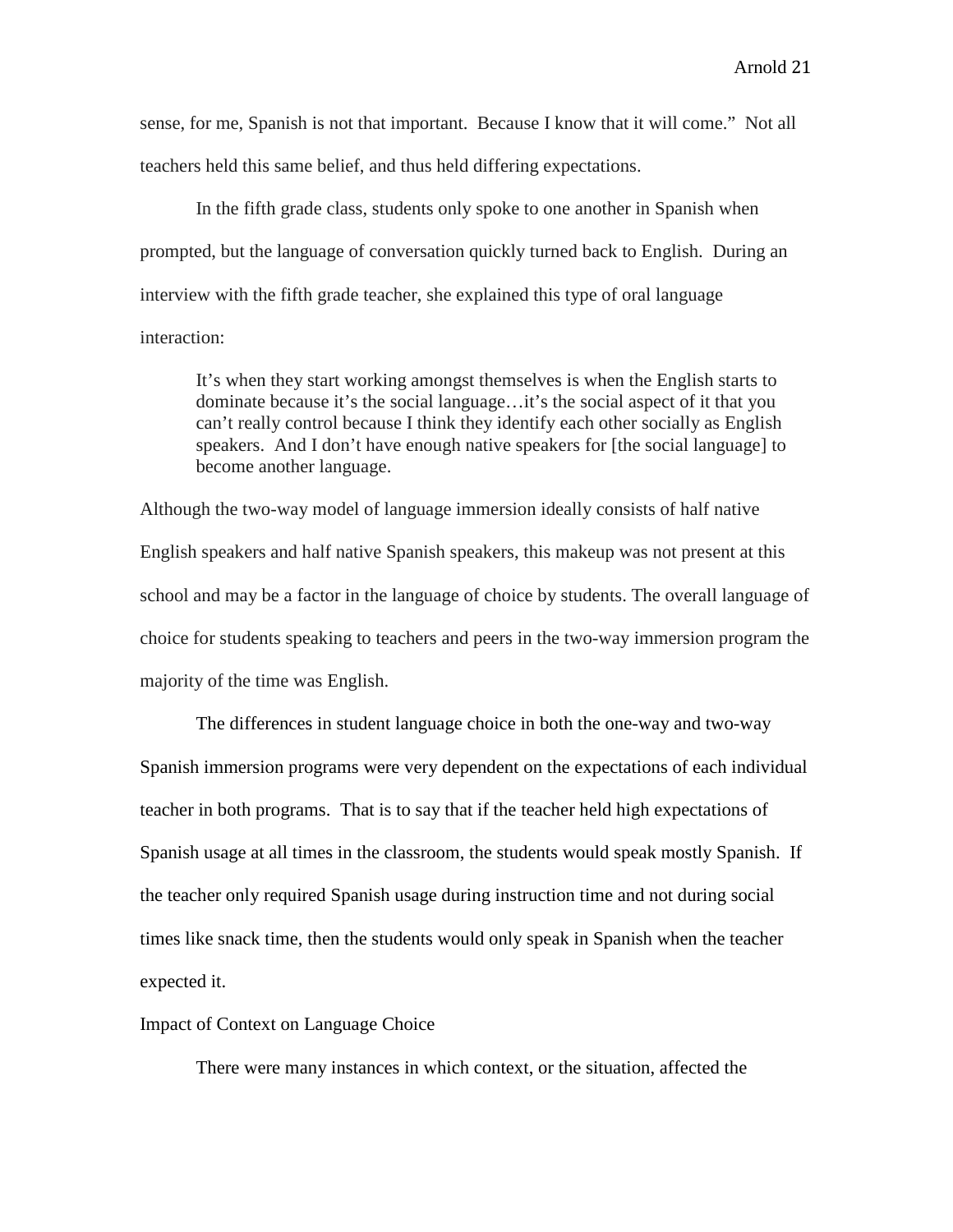language choice of students in both the one-way and two-way immersion programs. Emotions such as excitement and frustration led to English usage in both programs. In the one-way program, only one instance of English usage due to excitement was recorded. This instance was captured in the first grade classroom during a compare and contrast lesson in which the teacher chose two students to stand in front of the class to compare and contrast the students. Students became very engaged by this activity, and were talking amongst each other in English, citing similarities and differences with the students sitting near them on the rug. English usage due to frustration in the one-way program was also only observed in the first grade class. This often occurred with frustration in being unable to express his or her thoughts in Spanish. English usage due to excitement or frustration were not observed in the second or fourth grade classrooms.

In the two-way immersion program, these oral language interactions occurred more frequently. English usage due to excitement was observed in kindergarten, second grade, and third grade. During an interview with one kindergarten teacher in the two-way immersion program, the teacher explained that even one of his native Spanish-speaking students spoke in English when she was excited. During one observation in the third grade classroom, the teacher was explaining the agenda for the day in Spanish, but as she was doing so students were whispering to each other in English at the rug. One student in particular seemed to be very distracted. The teacher noticed this, and got the student's attention:

3<sup>rd</sup> Grade Teacher: Erin. Erin. Tranquila. Estás muy contenta hoy. Demasiada contenta. Student 1 (Not Erin): It's because she got her braces off!  $3<sup>rd</sup>$  Grade Teacher: Sí. Escuchen. Student 1: No, for real! 3<sup>rd</sup> Grade Teacher: Escuchen. Escuchen. Yo sé. Yo sé.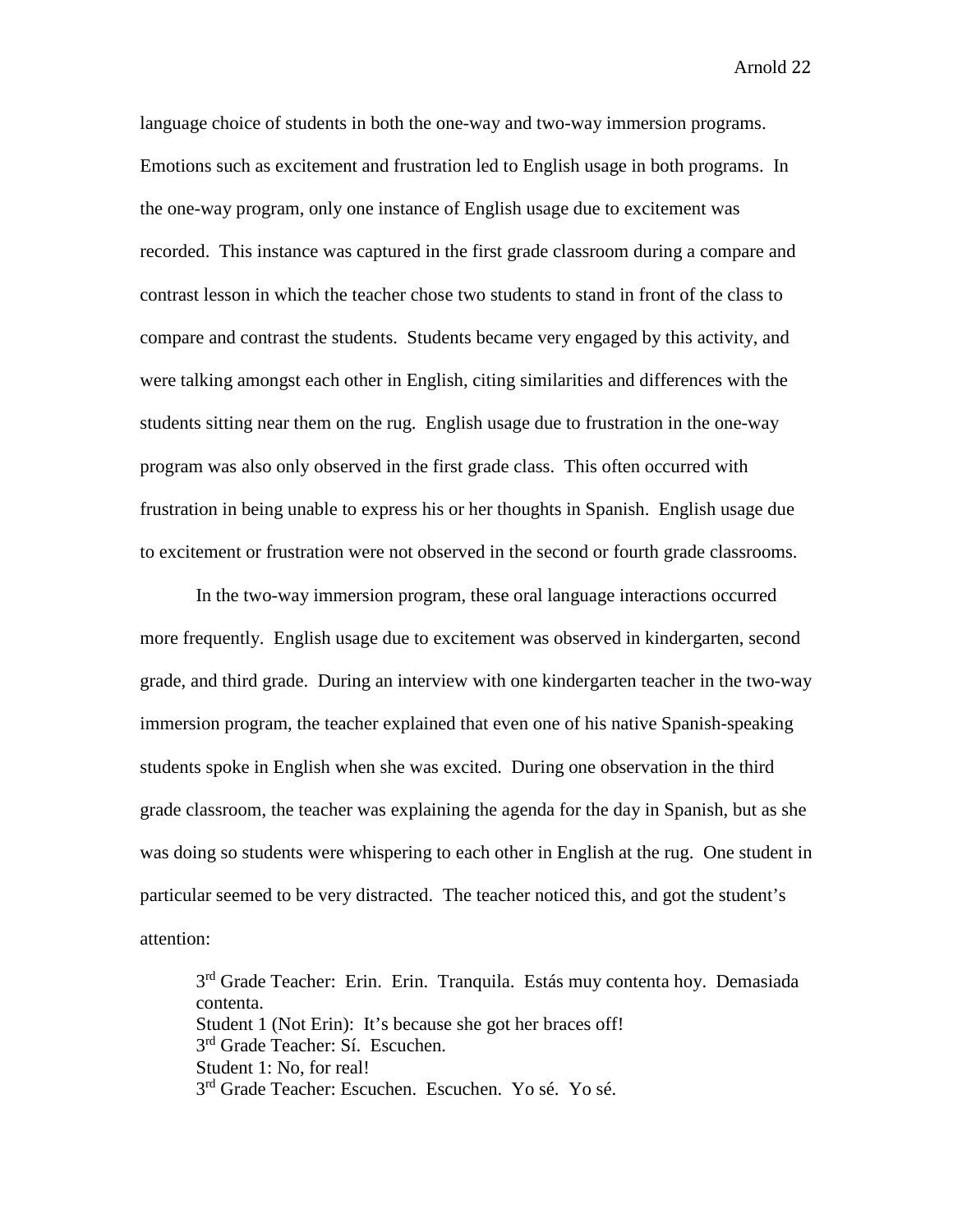In this instance, the third grade told the student to calm down, and in return received a response from a different student explaining why Melina was so excited that day. The teacher tried to regain the focus of the students by telling them to listen, and the student responded with another English comment. Finally, the third grade teacher was able to regain the attention of all students by saying, "Listen. Listen. I know. I know."

In the two-way immersion program, there were many recorded instances of English usage due to frustration. Students often became frustrated due to an inability to express his or her thoughts in Spanish. During one observation in the third grade class, the students were in the library working on writing about rocks and minerals using a variety of texts in both English and Spanish. One student sat with the librarian while he worked.

Student: I need help. Librarian: Te ayudo. Podemos usar este libro en inglés y te ayudo en español. ¿Es inglés o español? Student: It's in Spanish. Librarian: Te ayudo. Student: Can I write it in English and you can say it in Spanish? Librarian: No. Puedo ayudarte con el vocabulario en español. No te preocupes. Student: It has to be in Spanish. Librarian: Okay. Pero yo te ayudo. Student: What are you saying?

During this conversation, the student used English to express that he wanted to complete his assignment in English. The librarian told him over and over that she will help him, but the student continued to use English. English was not used in cases of excitement or frustration in fifth grade.

In both programs, English was used in the case of unknown vocabulary for all students. In the second grade class of the one-way immersion program, one instance of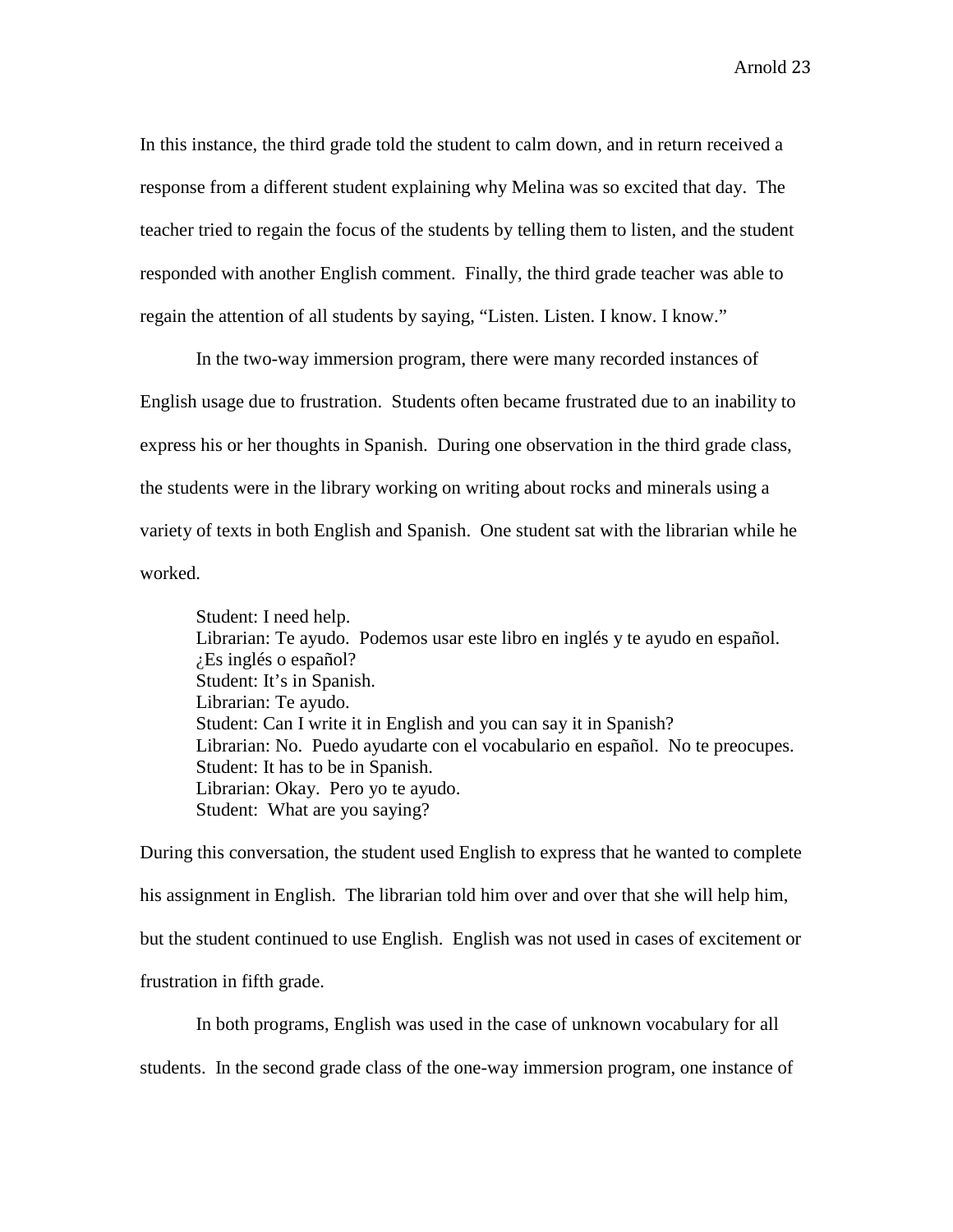this oral language interaction occurred during math. The students completed a word

problem together that involved bags of marbles, known as *canicas* in Spanish. The

second grade teacher checked for vocabulary by asking the class what they are.

2nd Grade Teacher: ¿Qué son canicas? Caroline, explique en español. Student 1: ¿Son…um…peda…cómo se dice "sticky?" 2nd Grade teacher: ¿Pegajosos? Student 1: Pegajosos y um… 2nd Grade teacher: Estos son calcomanías. La pregunta dice canicas. ¿Qué son canicas? (Calls on a different student). Student 2: Canicas son como…como…um… 2<sup>nd</sup> Grade teacher: ¿Son comida? ¿Qué son? Student 2: Como juguetes. 2nd Grade teacher: Como juguetes. Dime su forma tridimensional. Student 2: Esfera. 2<sup>nd</sup> Grade teacher: Esfera. ¿Dura o suave? Student 2: Dura. 2<sup>nd</sup> Grade teacher: Dura. ¿Grandes o pequeños? Student 2: Pequeños. 2<sup>nd</sup> Grade teacher: Puedes jugar solo con una canica o necesitas más que una canica? ¿Alguien piensa que sabe cómo se llaman canicas en inglés? (Calls on another student) Student 3: Marbles. 2nd Grade teacher: Marbles.

In the preceeding example, the first student confused the Spanish word for marbles with the Spanish word for stickers, which was *calcomanías*. The teacher cleared up the confusion, and then asked scaffolding questions guiding students toward the answer, such as "are they hard or soft? Are they big or small? Can you play with only one of them or do you need more than one?" This finally led students to the correct definition of *canicas*.

English usage due to a lack of Spanish vocabulary also occurred at all grade levels in the two-way immersion program. During one observation in the third grade class, they were about to go to a concert in the gym that would alter their morning schedule. One student attempted to make a comment in Spanish that they would need to "go with the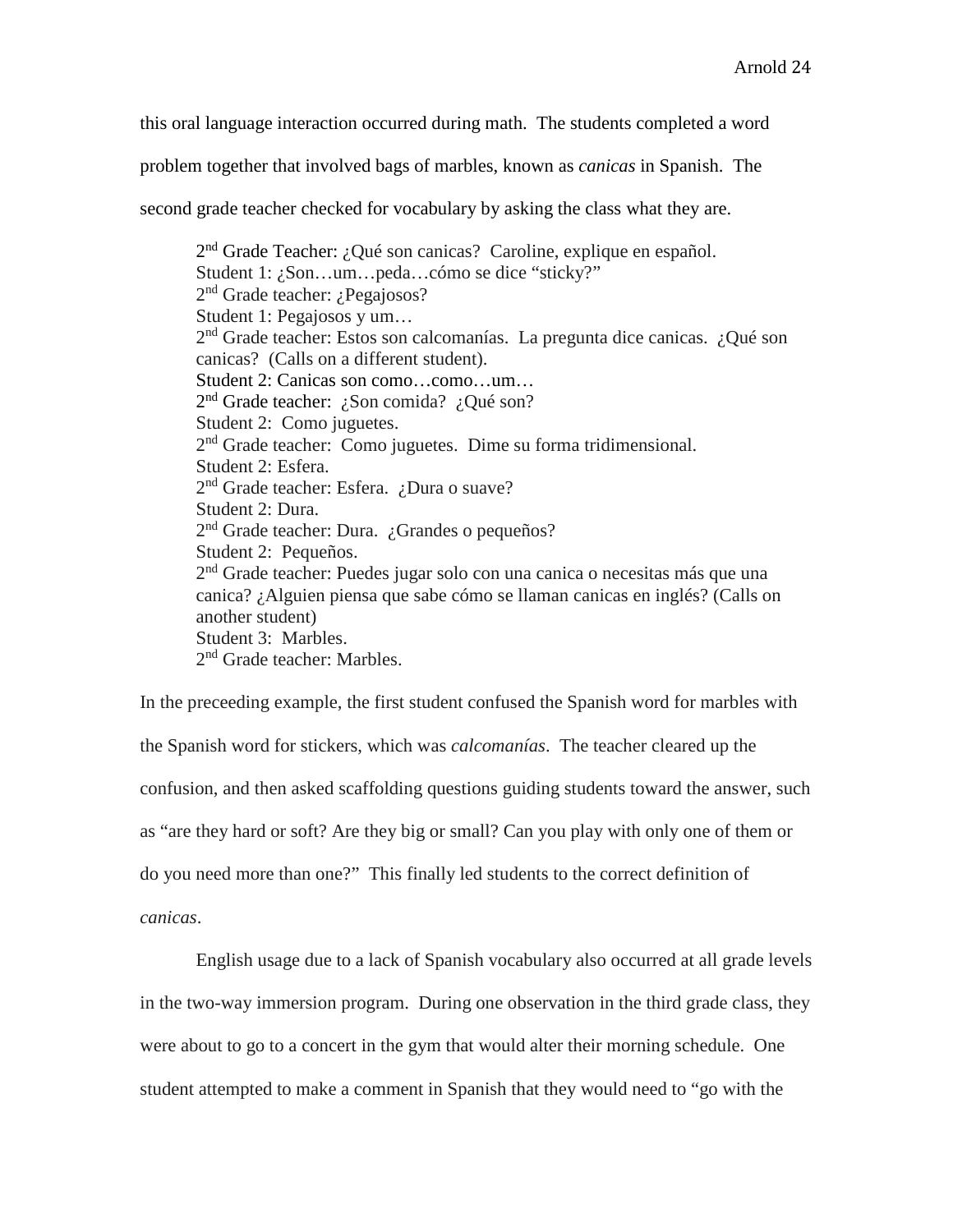flow" that morning, but he did not know exactly how to say the phrase in Spanish.

Student 1: Necisitamos ir con el flow.  $3<sup>rd</sup>$  Grade teacher: *i*. Ir con el qué? Students (in unison): Go with the flow! 3<sup>rd</sup> Grade teacher: Go with the flow? ¿Cómo diríamos "go with the flow" en español? Student 2: Va con el…flow? 3<sup>rd</sup> Grade teacher: ¿Con el qué? Student 3: Véte con el río. 3<sup>rd</sup> Grade teacher: ¡Cerca! [Students giggle and chatter amongst themselves about what the translation could be] 3<sup>rd</sup> Grade Teacher: No mis amores, escuchen un momento. Con la marea, puede ser. Diga "marea." Students (in unison): Marea.

In this excerpt, the students tried many different translations to mean, "go with the flow." After many attempts, the teacher provided the correct answer and instructed students to repeat the answer. When a student lacked the correct Spanish vocabulary in either program, English was used for the word. Situations such as these impacted the language of choice for many students as a way to best communicate his or herself when he or she could not do so in Spanish.

Strategies that Encourage and Develop Spanish Usage

In order for teachers to encourage and help to develop Spanish language usage in the classroom, teachers used a variety of strategies, such as modeling, recasting,

providing sentence starters, using guided repetition, singing, animation of speech, visuals, and wait time. Strategies such as these were used throughout instruction and across all scopes. Strategies such as modeling, recasting, and providing sentence starters were ways in which teachers encouraged Spanish usage. Guided repetition, singing, animation, and visuals were often used to develop Spanish language and teach new vocabulary. They allowed for Spanish development without the use of English to define words or explain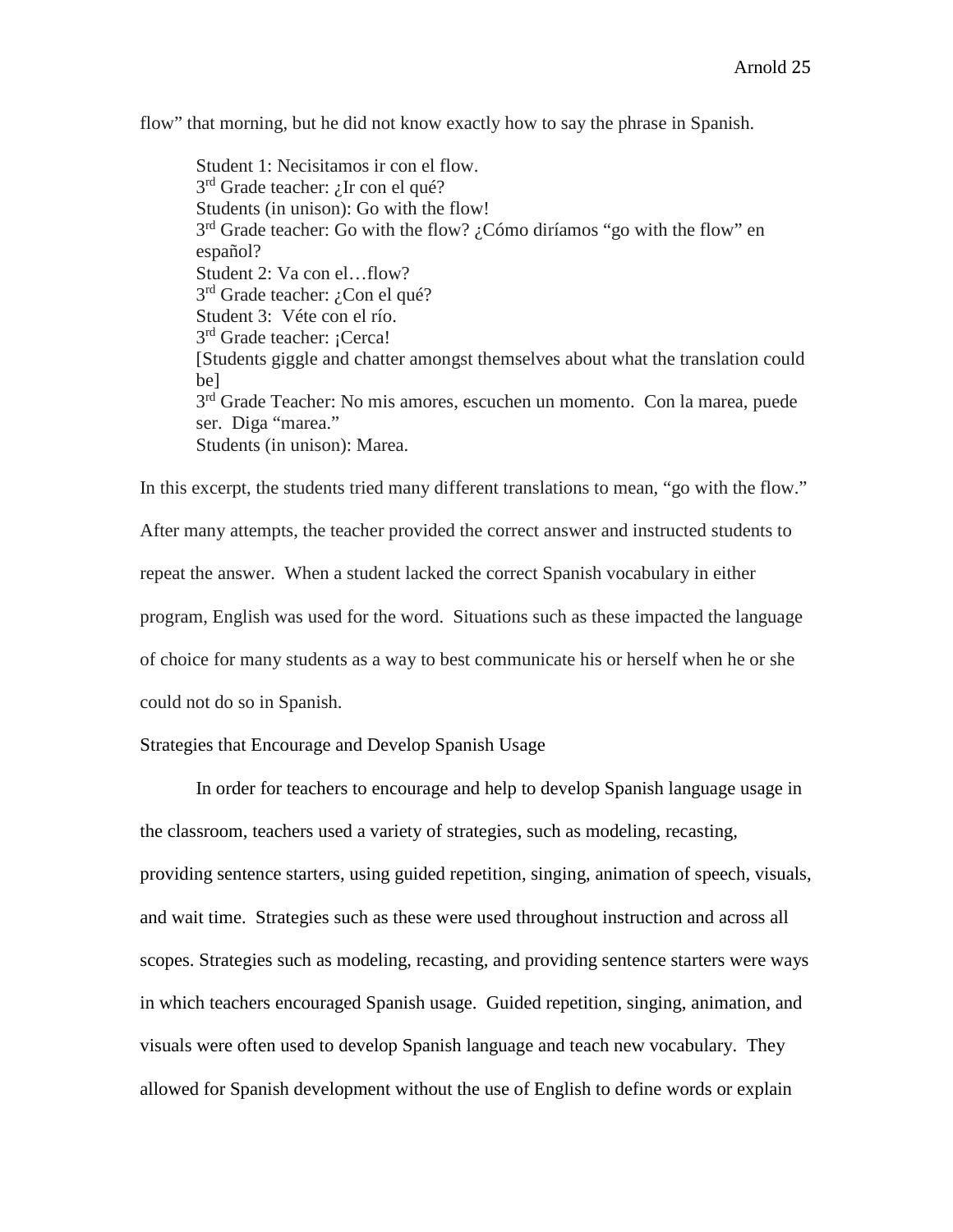concepts. The most frequently used strategy in both programs was modeling and recasting. If a student were to say a phrase or ask a question in English or in Spanish with incorrect grammar, the teacher would recast the sentence into correct Spanish grammar in order to model for the student how the phrase or question should be said. Teachers in both programs used this strategy in order to correct the student without explicitly telling the student they were wrong. The following was an example of modeling and recasting of a phrase said by a student that included incorrect Spanish grammar:

Student: Yo no sabe. 1<sup>st</sup> Grade Teacher: Yo no sé. Diga. Student: Yo no sé.

In the preceding example, the student tried to say "I don't know," but he conjugated the verb "saber" incorrectly. The teacher recast the phrase into correct Spanish grammar, which the student repeated. This allowed for the teacher to point out the incorrectness of the student's statement while providing him with the structure necessary to be able to say the statement correctly on his own with practice. Modeling and recasting was also used when a student spoke in English rather than Spanish. The following example was captured from a second grade class of the two-way immersion program:

Student: Can I clean my desk? 2nd Grade Teacher: ¿Puedo limpiarlo? Student: ¿Puedo limpiarlo? 2nd Grade Teacher: Sí.

In this example, the teacher recast the English question into Spanish, which was then repeated by the student. Many times, the teacher would recast the entire sentence as shown before. Sometimes, however, the teacher would only recast the beginning of the phrase into correct Spanish in the form of a language frame. This occurred in the fifth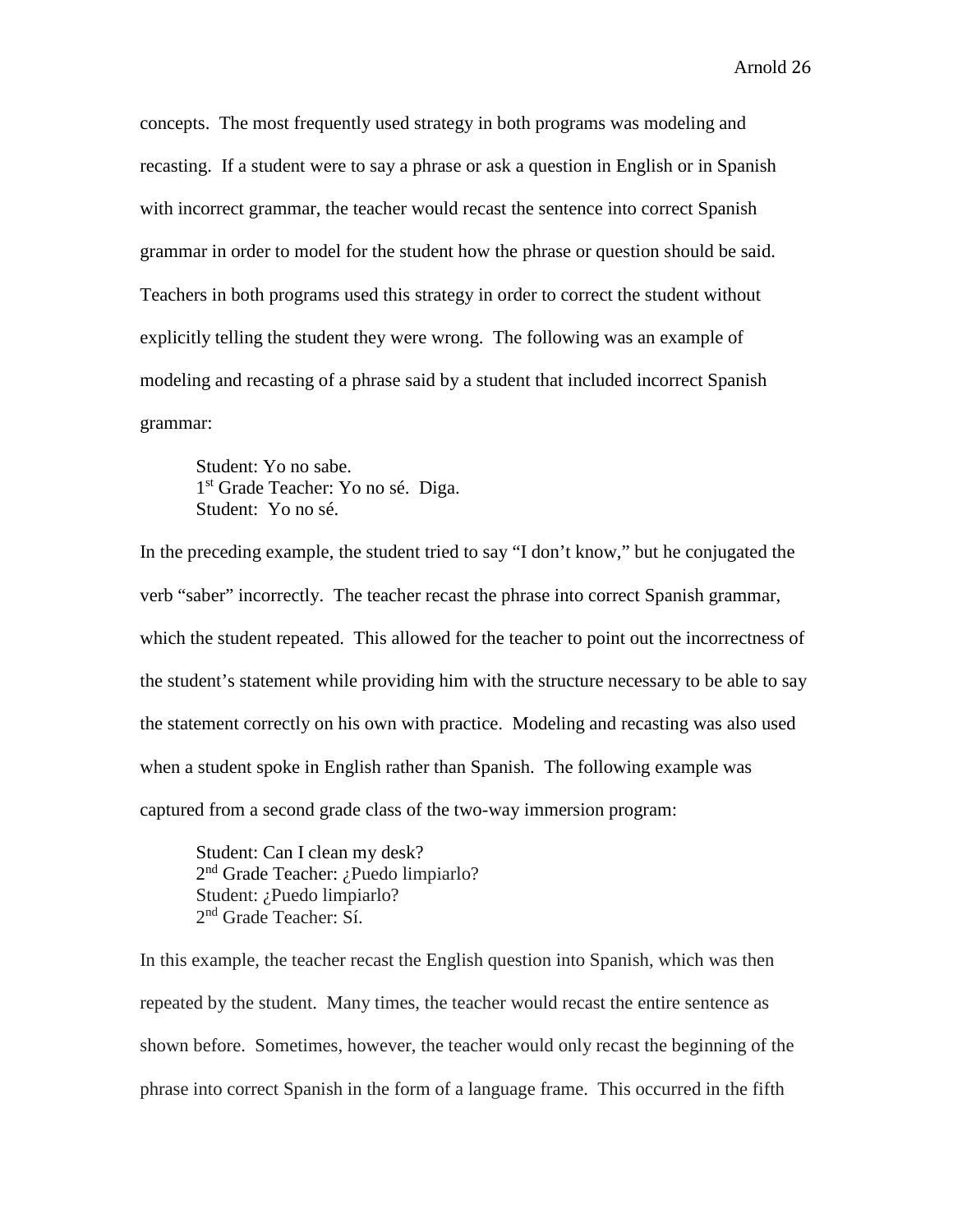grade class at the two-way immersion program when a student asked where the stapler was.

Student: Where's the stapler? 5<sup>th</sup> Grade Teacher: ¿Dónde está... Student: ¿Dónde está el grapador?

In this case, the teacher translated everything but the word for stapler when recasting the student's English question into Spanish.

Teachers of both programs also utilized guided repetition, scaffolding, engaging songs, and hand motions to teach unknown vocabulary. Guided repetition was a strategy consisting of a teacher saying a Spanish word or phrase to be repeated by students in order to engrain the new vocabulary. When the third grade class reviewed vocabulary for fractions, the teacher and students repeated the words *numerator* and *denominator* multiple times and in both languages. First she called on individual students, and then the class repeated the words in unison. The repetition of these words would lead to memorization of their definitions in both languages.

Teachers often used songs and hand motions to teach new vocabulary. The kindergarten classes of the two-way immersion program used songs daily during instruction. Using song also helped students with Spanish pronunciation of sounds and fluency. Hand motions were also helpful to students. In one kindergarten class, the teacher used hand motions to help a student think of the name for the part of the body through which a fish breathes, or its gills.

Kindergarten Teacher: ¿Cómo se llaman los pulmones de los peces? Student: Pulpo. Kindergarten Teacher: [shakes her head] Los pulmones. [She puts her hands in front of her chest and takes exaggerated breaths, moving her hands outward with her chest as she inhales and inwards toward her chest when she exhales to symbolize the action of lungs. She then provides approximately fifteen seconds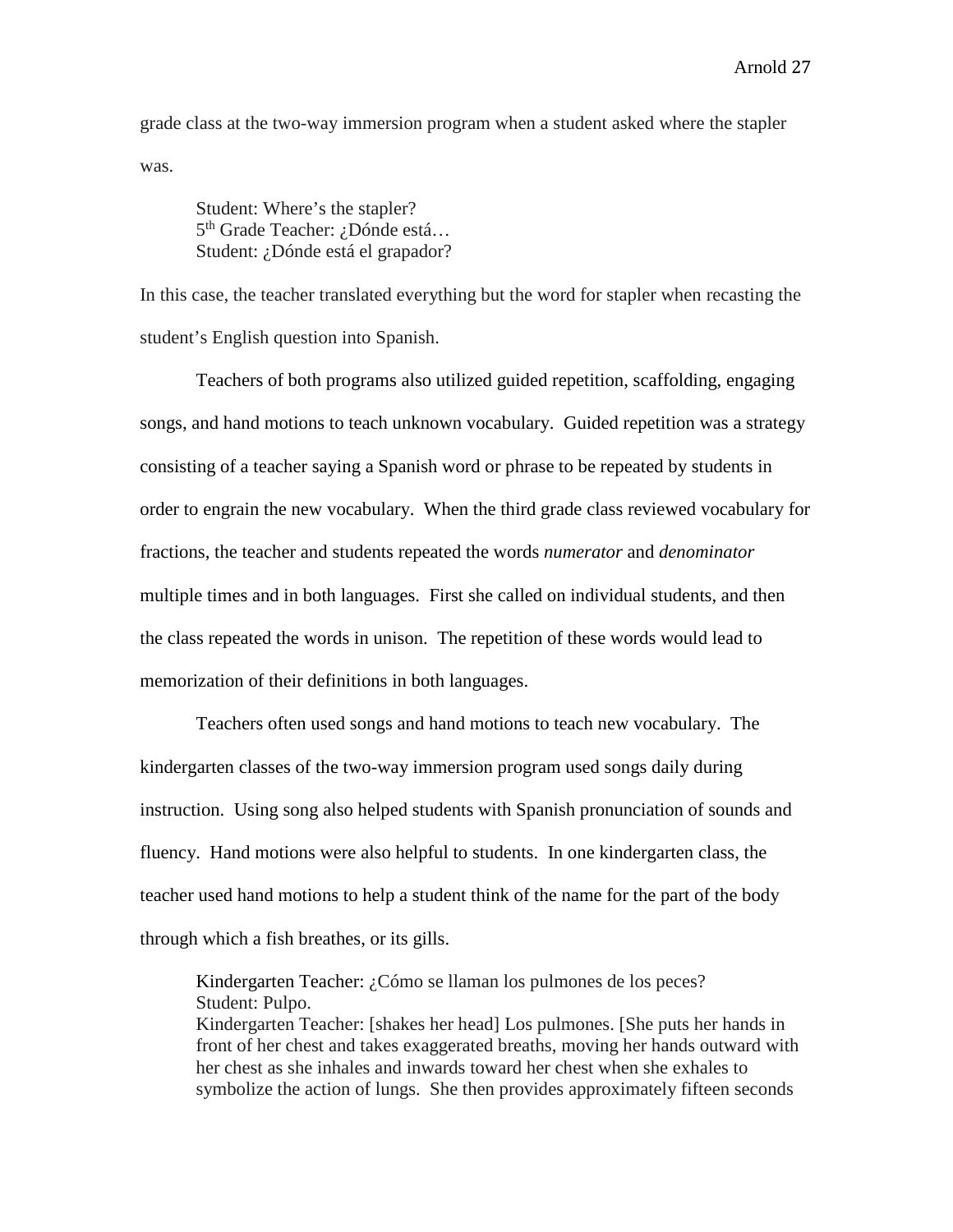of wait time for the student, but he cannot think of the word.] Kindergarten Teacher: Empieza con 'b.' Student: ¡Branquias! Teacher: Branquias. [She claps in acknowledgment]

After a student incorrectly guessed the word, the teacher acted out breathing in order to signify gills, branquias, in order to help the student think of the word. When the student still cound not find the answer, the kindergarten teacher continued to support the student by providing the first letter of the word. Then, the student was finally able to answer the question.

Particular to the one-way immersion program, students were responsible for keeping each other accountable for their language usage. For example, in the second grade class of the one-way immersion program, the teacher had small, red cards called "Blurt Alerts" or "Alertas" which she and/or the students would put on the desks of students who were speaking the inappropriate language. The second grade teacher explained that, "Mostly the students give them to each other, which sometimes can be hard because the students don't want to get their friends in trouble," but it was effective nonetheless. Teachers of the one-way immersion program also used clear and appropriate speech for the students' age and proficiency level. In order to engage the students in Spanish, the teachers would often be very animated during instruction. When teaching the weekly vocabulary to students during one observation in the second grade classroom of the one-way immersion program, the vocabulary word being taught was *alardear*, which meant *to boast*.

2nd Grade Teacher: Alardear. Es un verbo. Es una acción. Alardear es cuando tú dices a todos cuán importante y perfecto eres. Por ejemplo, yo soy tan perfecta en enseñar. Yo soy la mejor maestra en toda la escuela. Me estoy alardeando. O puedo mirar en un espejo [puts her hand in front of her face as if it were a mirror in her hand] y digo 'Oh, espejo, yo soy la más bella que todas las otras personas.'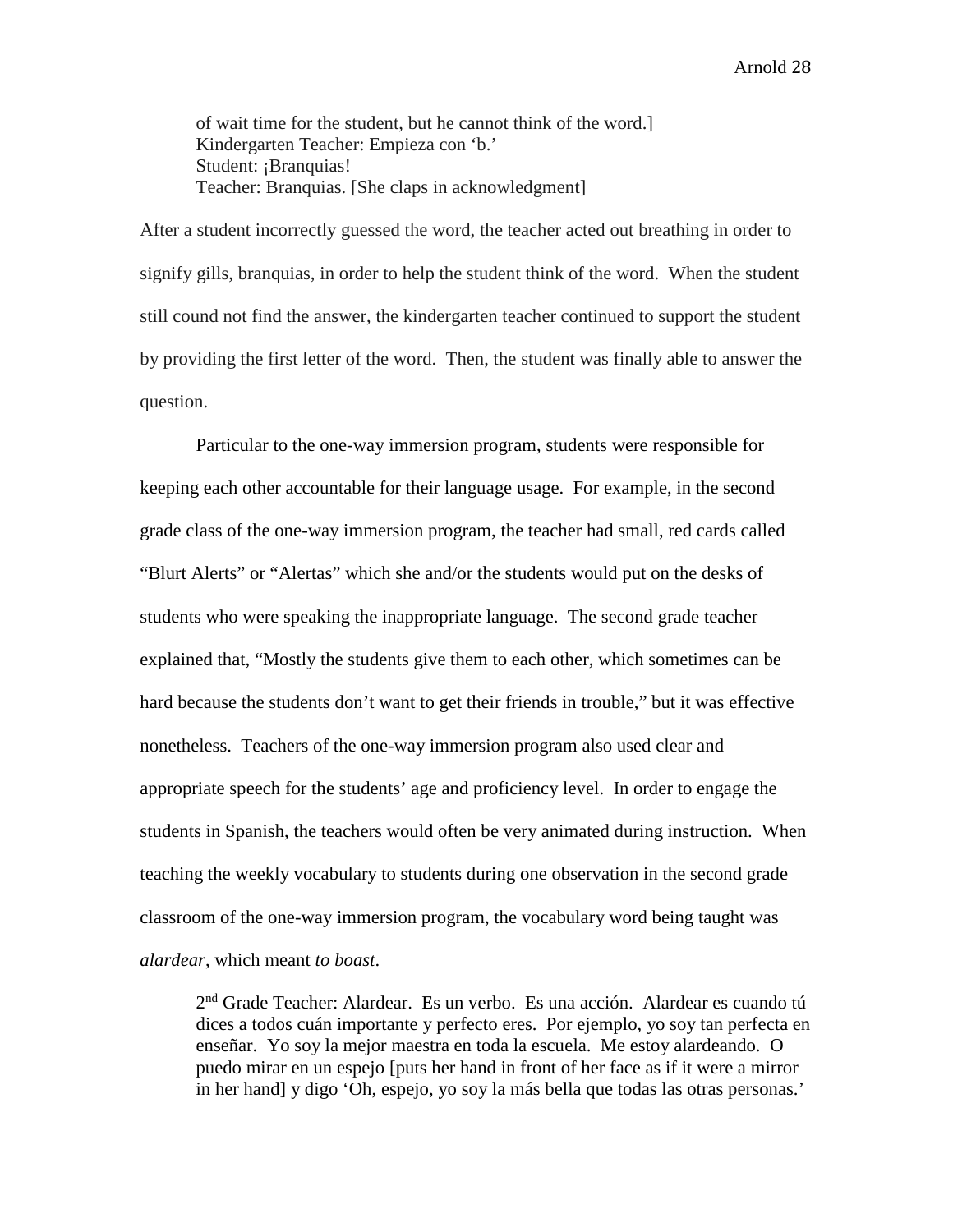Me estoy alardeando.

As the second grade teacher explained the definition of *alardear*, she enunciated certain words and spoke very clearly in order to define the word in a way for all students to understand.

The strategies for teachers in the two-way immersion program varied slightly. Teachers of the two-way immersion program often utilized more echoing and acknowledgement of correct Spanish answers, provided wait time to students to formulate answers, and provided more visuals for the students. Echoing and acknowledging correct Spanish answers was very common in the kindergarten classes of the two-way immersion school. In one observation in a kindergarten class, the students were at the rug and the kindergarten teacher asked students questions about tigers.

Kindergarten teacher: ¿Qué hacen los tigres para comer? Student: Hunt! Kindergarten teacher: Hunt! ¿Cómo se dice eso en español? Students (in unison): ¡Cazar! Kindergarten teacher: Cazar.  $i$ , Y cuándo tú piensas que los tigres cazan?  $i$ , En qué momento del día? Student: Medio. Kindergarten Teacher: ¿Medio día? Students (in unison): ¡La noche! Kindergarten Teacher: La noche.

The first question asked by the kindergarten teacher in this example asked what tigers do in order to eat. One student gave the correct answer, but in English. The teacher echoed the English answer because it was correct, but made sure to ask for the Spanish version of the word. When the students gave her the correct Spanish word that meant *to hunt*, she echoed the answer in order to acknowledge its correctness. The teacher did the same when she asks when tigers hunt.

Bilingual materials were also used throughout the two-way immersion school,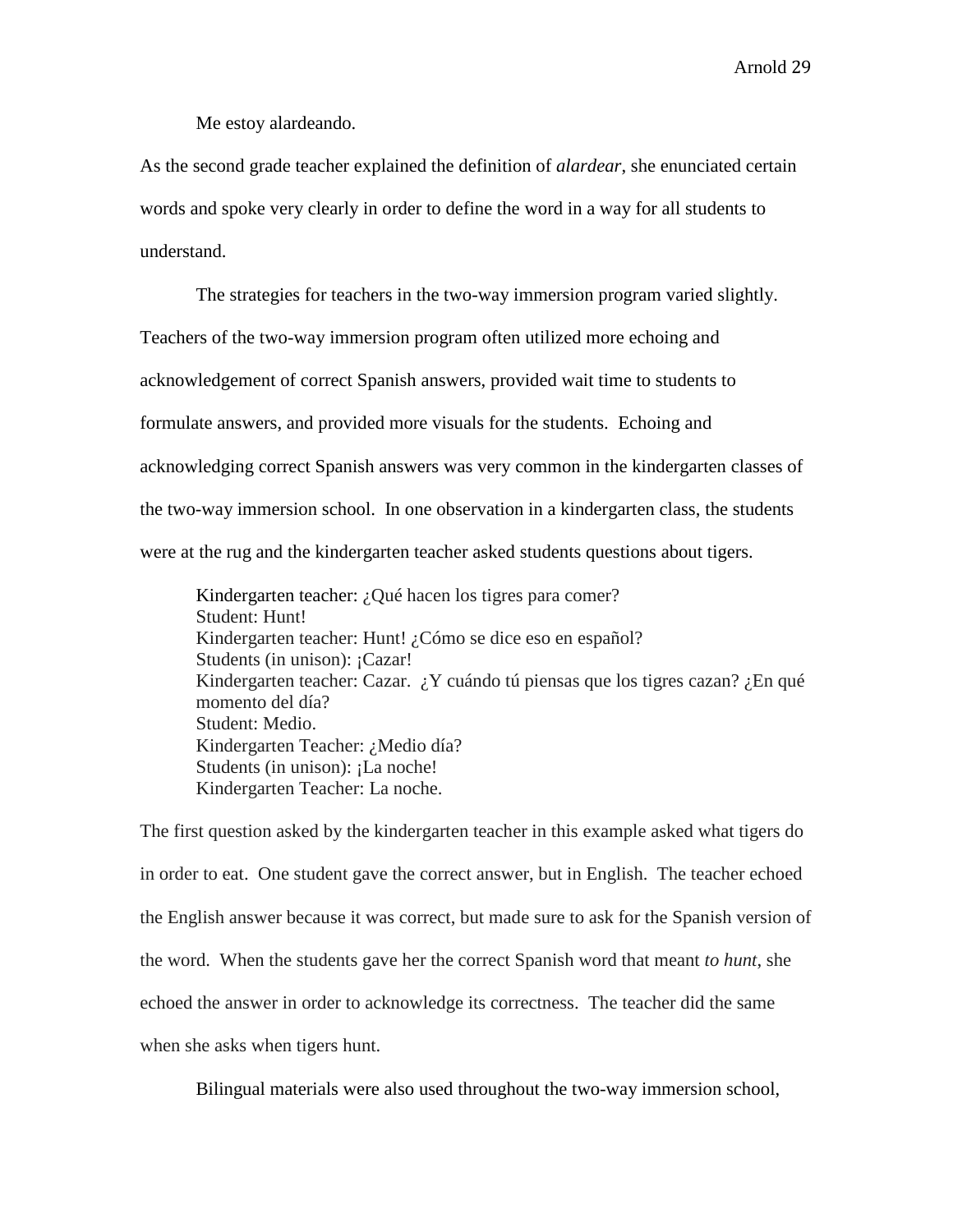unlike in the one-way immersion program. Signs that reminded students how to walk in the hallways were posted in both English in Spanish. Fliers and other paperwork to be sent home with students were also provided in both languages regardless of the first language of the parents and guardians of the students. These strategies helped to promote and encourage Spanish learning within the schools.

## Conclusion

One-way and two-way immersion programs are programs that vary greatly in their methods and expectations for language usage and development. In the one-way Spanish immersion program, students were more likely to respond in Spanish when spoken to in Spanish. With peers, however, students were observed speaking equally in Spanish and in English. These findings confirm those of Heitzman (1994) and Broner (2000) In the two-way immersion program, students were more likely to speak in either Spanish or English when spoken to by a teacher in Spanish. This speaks to the bilingual nature of the program. When students in the two-way immersion program spoke to each other, students showed a general preference for English. This finding is in consensus with previous studies on two-way immersion programs (Ballinger & Lyster, 2011; Potowski, 2004).

The greatest finding of this study that was not a primary focus of previous studies was the impact of the expectations of each individual teacher on the language usage of his or her students. If a teacher expected students to speak in Spanish at all times and the teacher consistently enforced this standard for language usage, then students would follow suit. If the teacher followed a more relaxed approach to Spanish usage in the classroom, students were observed speaking in either language.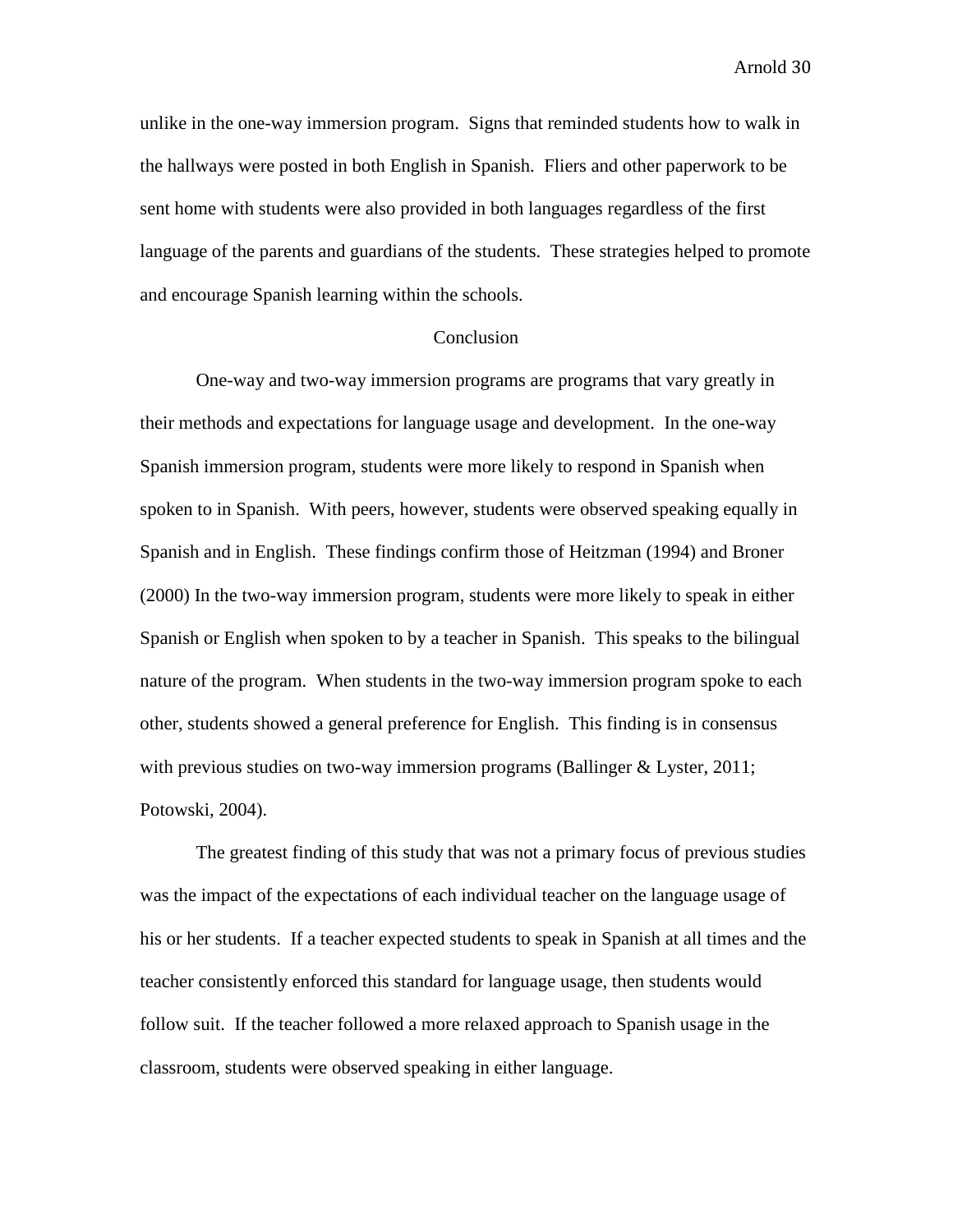Students were also observed speaking in the inappropriate language in different contexts, such as moments of excitement or frustration. When a student was unable to express him or herself in Spanish due to such emotions, English was often used regardless of the first language of the student. English was consistently used in both programs for unknown Spanish vocabulary.

In order to encourage Spanish usage and develop Spanish vocabulary and speaking, teachers used a variety of strategies. In both programs, teachers often used modeling and recasting in order to correct students and rephrase English phrases or grammatically incorrect Spanish phrases into correct Spanish grammar. Providing sentence starters to students was another way of encouraging students to speak in Spanish. Strategies such as guided repetition, songs, animation, and hand gestures were used by teachers in both programs to teach unknown concepts and vocabulary in Spanish. Strategies such as these assisted in the overall language and content instruction in both one-way and two-way immersion programs.

This study confirms findings of many other studies, and it shows the importance of best practices of teachers in immersion programs. The expectations for L2 language usage by students varied greatly between teachers in each type of program and overall. More research must be completed on the implications of differing amounts of L2 usage by students required by teachers and during which contexts the L2 is required. This study also analyzed several different strategies used by teachers to encourage L2 usage and develop L2 skills, but more studies need to be completed on which of these strategies are most effective for one- and two-way immersion programs. This study adds to previous research on language immersion programs, but more research must be done in order to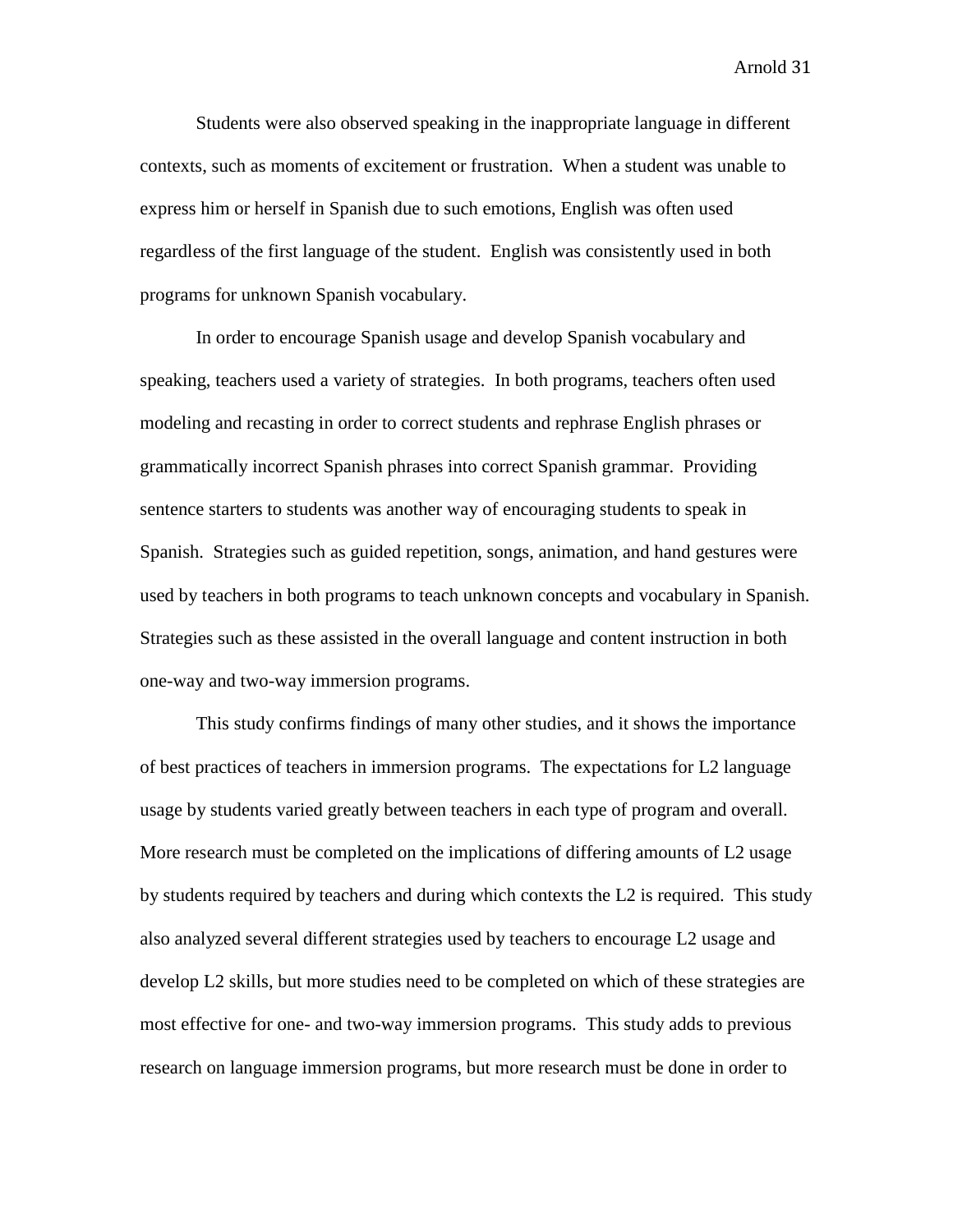determine best practices for all models of language immersion as programs increase throughout the United States.